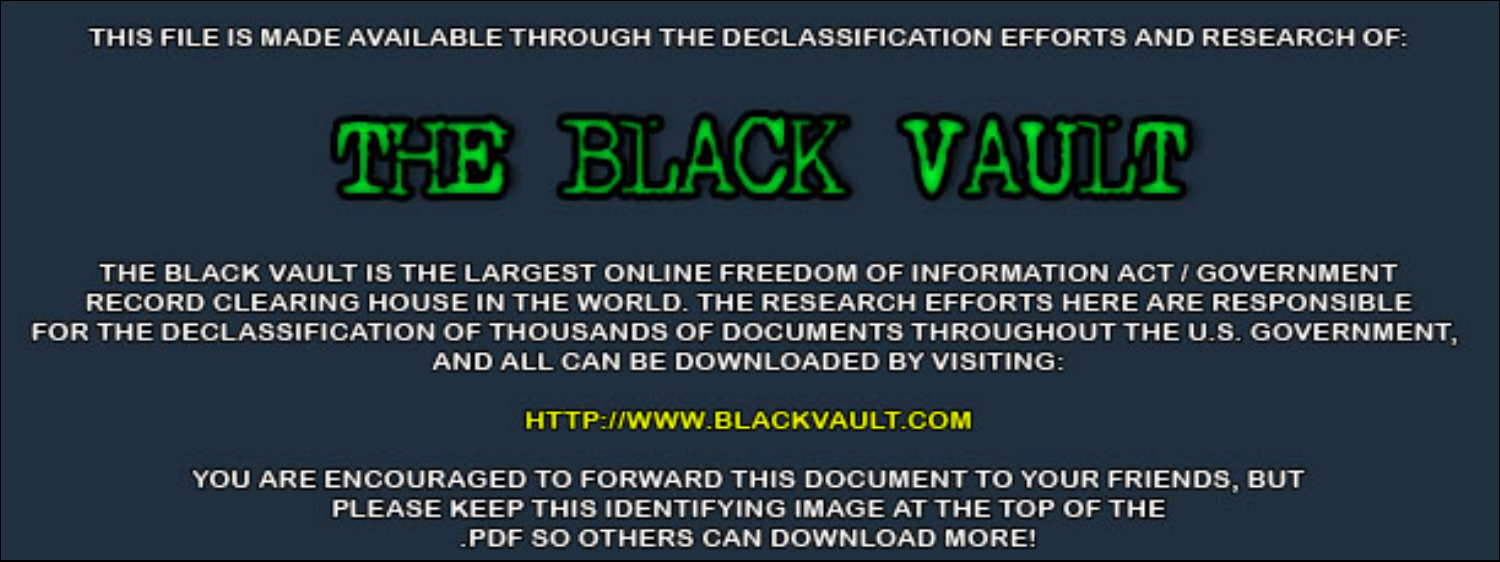# CRS Report for Congress

Received through the [CRS Web](http://www.fas.org/sgp/crs/natsec/index.html)

# **Renditions: Constraints Imposed by Laws on Torture**

**Updated April 5, 2006**

Michael John Garcia Legislative Attorney American Law Division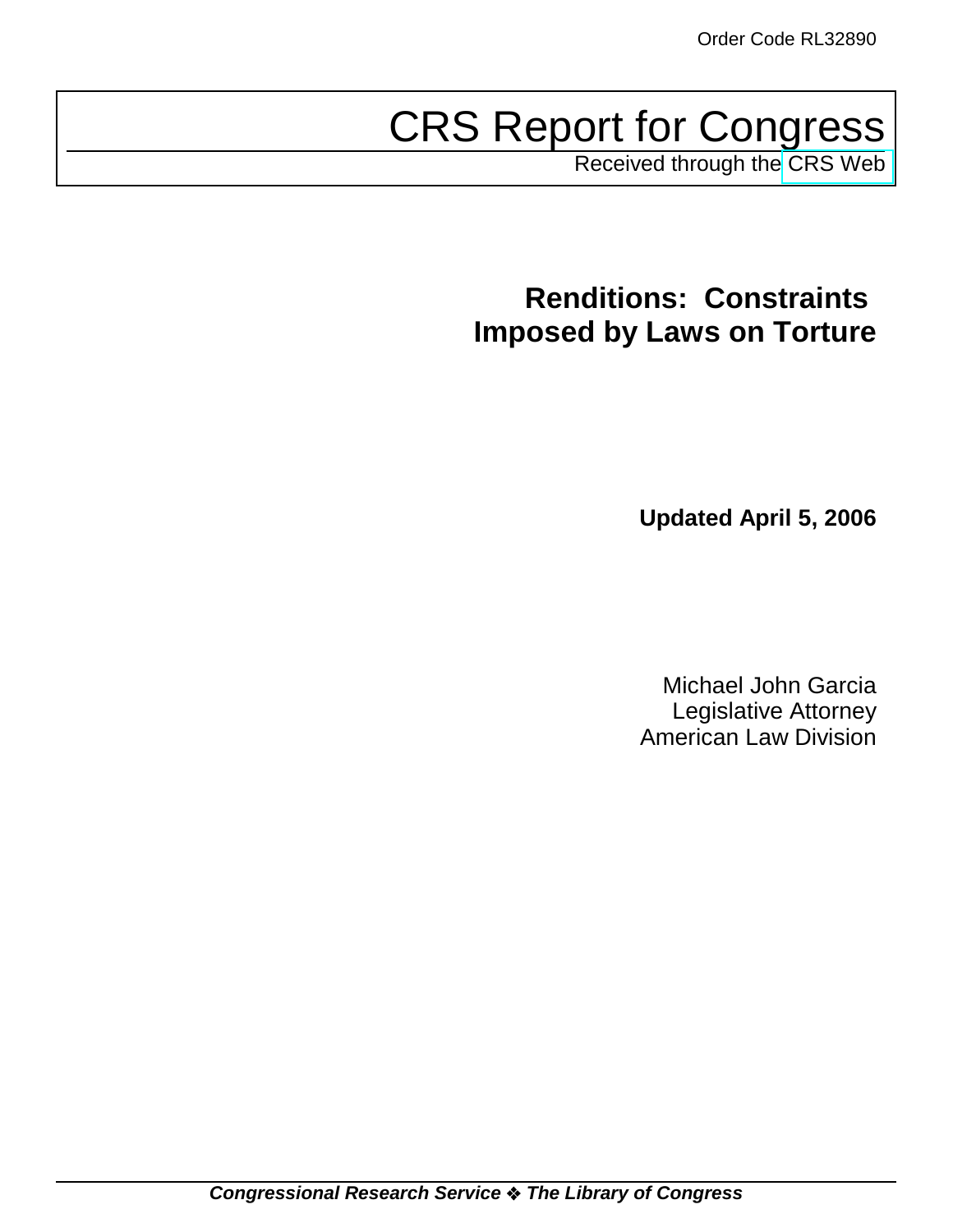| <b>Report Documentation Page</b>                                                                                                                                                                                                                                                                                                                                                                                                                                                                                                                                                                                                                                                                                                                                                                                                                                   |                             |                              |                               | Form Approved<br>OMB No. 0704-0188                 |                           |
|--------------------------------------------------------------------------------------------------------------------------------------------------------------------------------------------------------------------------------------------------------------------------------------------------------------------------------------------------------------------------------------------------------------------------------------------------------------------------------------------------------------------------------------------------------------------------------------------------------------------------------------------------------------------------------------------------------------------------------------------------------------------------------------------------------------------------------------------------------------------|-----------------------------|------------------------------|-------------------------------|----------------------------------------------------|---------------------------|
| Public reporting burden for the collection of information is estimated to average 1 hour per response, including the time for reviewing instructions, searching existing data sources, gathering and<br>maintaining the data needed, and completing and reviewing the collection of information. Send comments regarding this burden estimate or any other aspect of this collection of information,<br>including suggestions for reducing this burden, to Washington Headquarters Services, Directorate for Information Operations and Reports, 1215 Jefferson Davis Highway, Suite 1204, Arlington<br>VA 22202-4302. Respondents should be aware that notwithstanding any other provision of law, no person shall be subject to a penalty for failing to comply with a collection of information if it<br>does not display a currently valid OMB control number. |                             |                              |                               |                                                    |                           |
| 2. REPORT TYPE<br><b>1. REPORT DATE</b>                                                                                                                                                                                                                                                                                                                                                                                                                                                                                                                                                                                                                                                                                                                                                                                                                            |                             |                              | <b>3. DATES COVERED</b>       |                                                    |                           |
| 05 APR 2006                                                                                                                                                                                                                                                                                                                                                                                                                                                                                                                                                                                                                                                                                                                                                                                                                                                        |                             | N/A                          |                               |                                                    |                           |
| <b>4. TITLE AND SUBTITLE</b>                                                                                                                                                                                                                                                                                                                                                                                                                                                                                                                                                                                                                                                                                                                                                                                                                                       |                             |                              |                               | 5a. CONTRACT NUMBER                                |                           |
| <b>Renditions: Constraints Imposed by Laws on Torture</b>                                                                                                                                                                                                                                                                                                                                                                                                                                                                                                                                                                                                                                                                                                                                                                                                          |                             |                              |                               | <b>5b. GRANT NUMBER</b>                            |                           |
|                                                                                                                                                                                                                                                                                                                                                                                                                                                                                                                                                                                                                                                                                                                                                                                                                                                                    |                             |                              |                               | 5c. PROGRAM ELEMENT NUMBER                         |                           |
| 6. AUTHOR(S)                                                                                                                                                                                                                                                                                                                                                                                                                                                                                                                                                                                                                                                                                                                                                                                                                                                       |                             |                              |                               | 5d. PROJECT NUMBER                                 |                           |
|                                                                                                                                                                                                                                                                                                                                                                                                                                                                                                                                                                                                                                                                                                                                                                                                                                                                    |                             |                              |                               | <b>5e. TASK NUMBER</b>                             |                           |
|                                                                                                                                                                                                                                                                                                                                                                                                                                                                                                                                                                                                                                                                                                                                                                                                                                                                    |                             |                              |                               | 5f. WORK UNIT NUMBER                               |                           |
| 7. PERFORMING ORGANIZATION NAME(S) AND ADDRESS(ES)<br><b>Congressional Research Service The Library of Congress 101</b><br>Independence Ave SE. Washington, DC 20540-7500                                                                                                                                                                                                                                                                                                                                                                                                                                                                                                                                                                                                                                                                                          |                             |                              |                               | 8. PERFORMING ORGANIZATION<br><b>REPORT NUMBER</b> |                           |
| 9. SPONSORING/MONITORING AGENCY NAME(S) AND ADDRESS(ES)                                                                                                                                                                                                                                                                                                                                                                                                                                                                                                                                                                                                                                                                                                                                                                                                            |                             |                              |                               | 10. SPONSOR/MONITOR'S ACRONYM(S)                   |                           |
|                                                                                                                                                                                                                                                                                                                                                                                                                                                                                                                                                                                                                                                                                                                                                                                                                                                                    |                             |                              |                               | <b>11. SPONSOR/MONITOR'S REPORT</b><br>NUMBER(S)   |                           |
| 12. DISTRIBUTION/AVAILABILITY STATEMENT<br>Approved for public release, distribution unlimited                                                                                                                                                                                                                                                                                                                                                                                                                                                                                                                                                                                                                                                                                                                                                                     |                             |                              |                               |                                                    |                           |
| <b>13. SUPPLEMENTARY NOTES</b>                                                                                                                                                                                                                                                                                                                                                                                                                                                                                                                                                                                                                                                                                                                                                                                                                                     |                             |                              |                               |                                                    |                           |
| 14. ABSTRACT                                                                                                                                                                                                                                                                                                                                                                                                                                                                                                                                                                                                                                                                                                                                                                                                                                                       |                             |                              |                               |                                                    |                           |
| <b>15. SUBJECT TERMS</b>                                                                                                                                                                                                                                                                                                                                                                                                                                                                                                                                                                                                                                                                                                                                                                                                                                           |                             |                              |                               |                                                    |                           |
| <b>16. SECURITY CLASSIFICATION OF:</b><br><b>17. LIMITATION OF</b>                                                                                                                                                                                                                                                                                                                                                                                                                                                                                                                                                                                                                                                                                                                                                                                                 |                             |                              |                               | 18. NUMBER                                         | 19a. NAME OF              |
| a. REPORT<br>unclassified                                                                                                                                                                                                                                                                                                                                                                                                                                                                                                                                                                                                                                                                                                                                                                                                                                          | b. ABSTRACT<br>unclassified | c. THIS PAGE<br>unclassified | <b>ABSTRACT</b><br><b>SAR</b> | OF PAGES<br>25                                     | <b>RESPONSIBLE PERSON</b> |

**Standard Form 298 (Rev. 8-98)**<br>Prescribed by ANSI Std Z39-18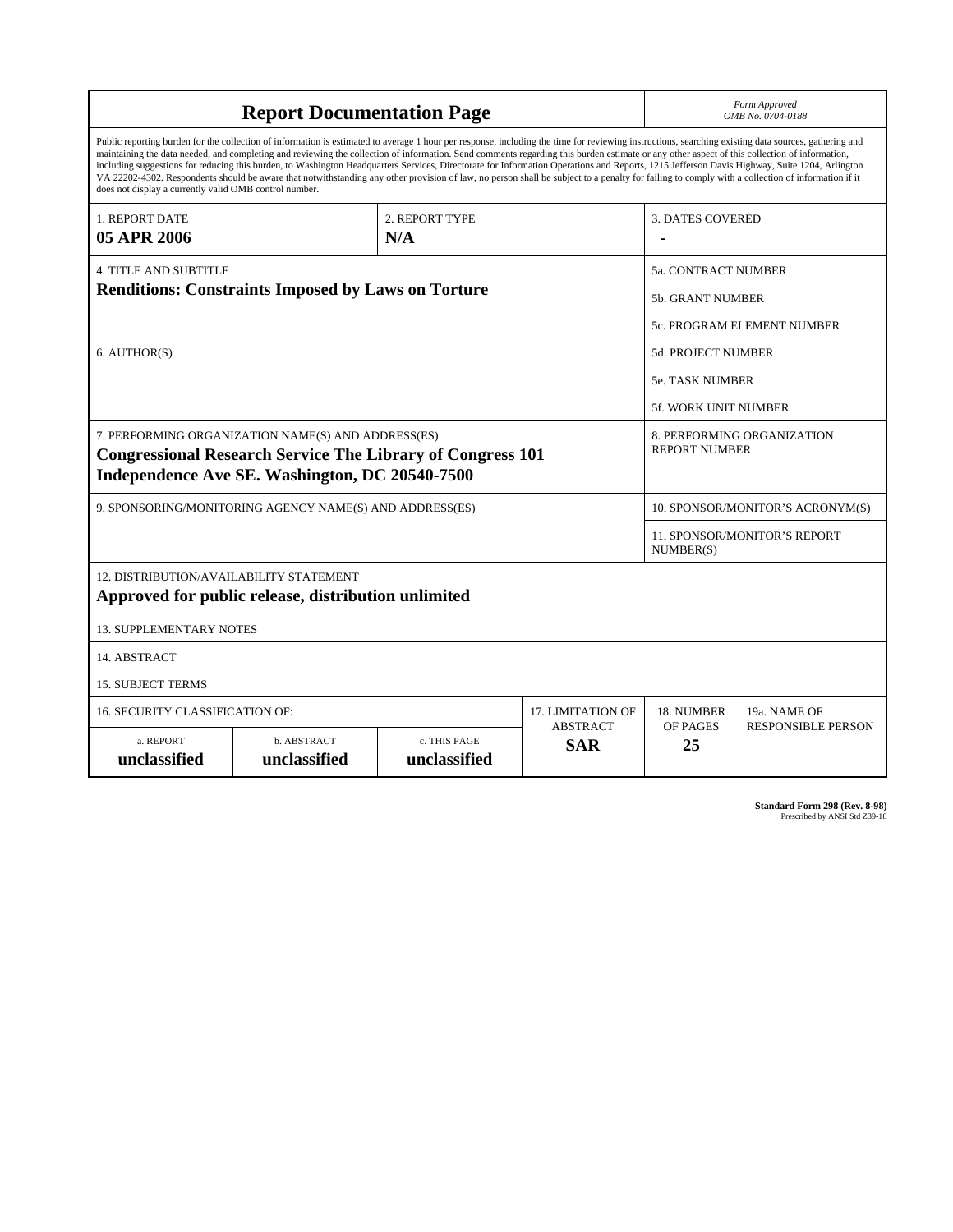# Renditions: Constraints Imposed by Laws on Torture

### **Summary**

Persons suspected of terrorist activity may be transferred from one State (i.e., country) for arrest, detention, and/or interrogation. Commonly, this is done through extradition, by which one State surrenders a person within its jurisdiction to a requesting State via a formal legal process, typically established by treaty. Far less often, such transfers are effectuated through a process known as "extraordinary rendition" or "irregular rendition." These terms have often been used to refer to the *extrajudicial* transfer of a person from one State to another. In this report, "rendition" refers to extraordinary or irregular renditions unless otherwise specified.

Although the particularities regarding the usage of extraordinary renditions and the legal authority behind such renditions are not publicly available, various U.S. officials have acknowledged the practice's existence. Recently, there has been some controversy as to the usage of renditions by the United States, particularly with regard to the alleged transfer of suspected terrorists to countries known to employ harsh interrogation techniques that may rise to the level of torture, purportedly with the knowledge or acquiescence of the United States.

This report discusses relevant international and domestic law restricting the transfer of persons to foreign states for the purpose of torture. The U.N. Convention against Torture and Other Cruel, Inhuman, or Degrading Treatment or Punishment (CAT), and its domestic implementing legislation (the Foreign Affairs Reform and Restructuring Act of 1998) impose the primary legal restrictions on the transfer of persons to countries where they would face torture. CAT and U.S. implementing legislation generally prohibit the rendition of persons to countries in most cases where they would more likely than not be tortured, though there are arguably limited exceptions to this prohibition. Under U.S. regulations implementing CAT, a person may be transferred to a country that provides credible assurances that the rendered person will not be tortured. Neither CAT nor implementing legislation prohibits the rendition of persons to countries where they would be subject to harsh interrogation techniques not rising to the level of torture. Besides CAT, additional obligations may be imposed upon U.S. rendition practice via the Geneva Conventions, the War Crimes Act, the International Covenant on Civil and Political Rights (ICCPR), and the Universal Declaration on Human Rights.

This report also discusses legislative proposals to limit the transfer of persons to countries where they may face torture, including the Emergency Supplemental Appropriations Act for Defense, the Global War on Terror, and Tsunami Relief (P.L. 109-13); the House-passed version of H.R. 2862, the Science, State, Justice, Commerce, and Related Agencies Appropriations Act, 2006, introduced by Representative Frank Wolf on June 10, 2005 and passed the House on June 16, 2005; H.R. 2863, the Department of Defense Appropriations Act, 2006, introduced by Representative C.W. Bill Young on June 10, 2005, and passed by the House on June 20, 2005; H.R. 952, the Torture Outsourcing Prevention Act, introduced by Representative Edward Markey on February 17, 2005; and S. 654, the Convention Against Torture Implementation Act of 2005, introduced in the Senate by Senator Patrick Leahy on March 17, 2005.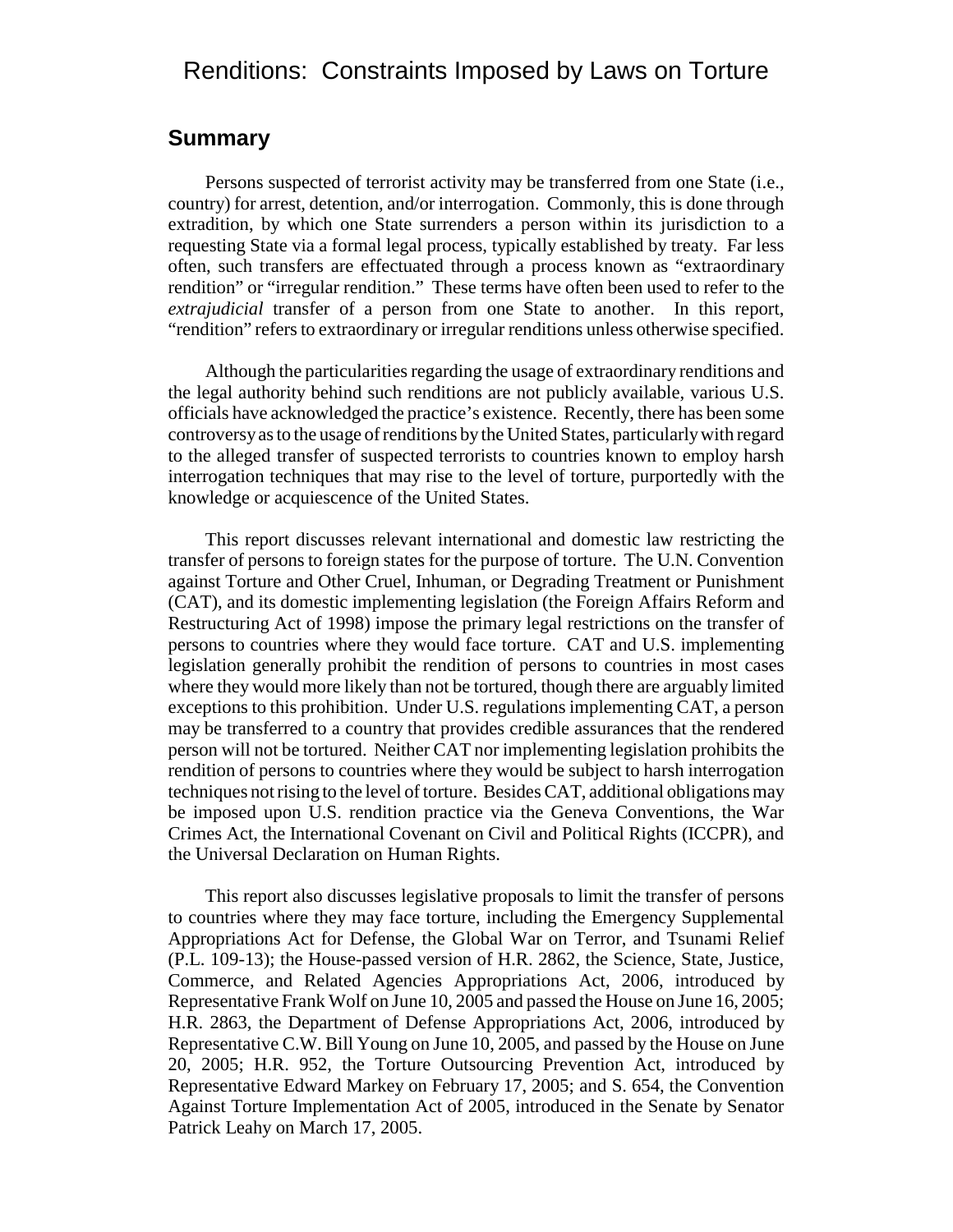# **Contents**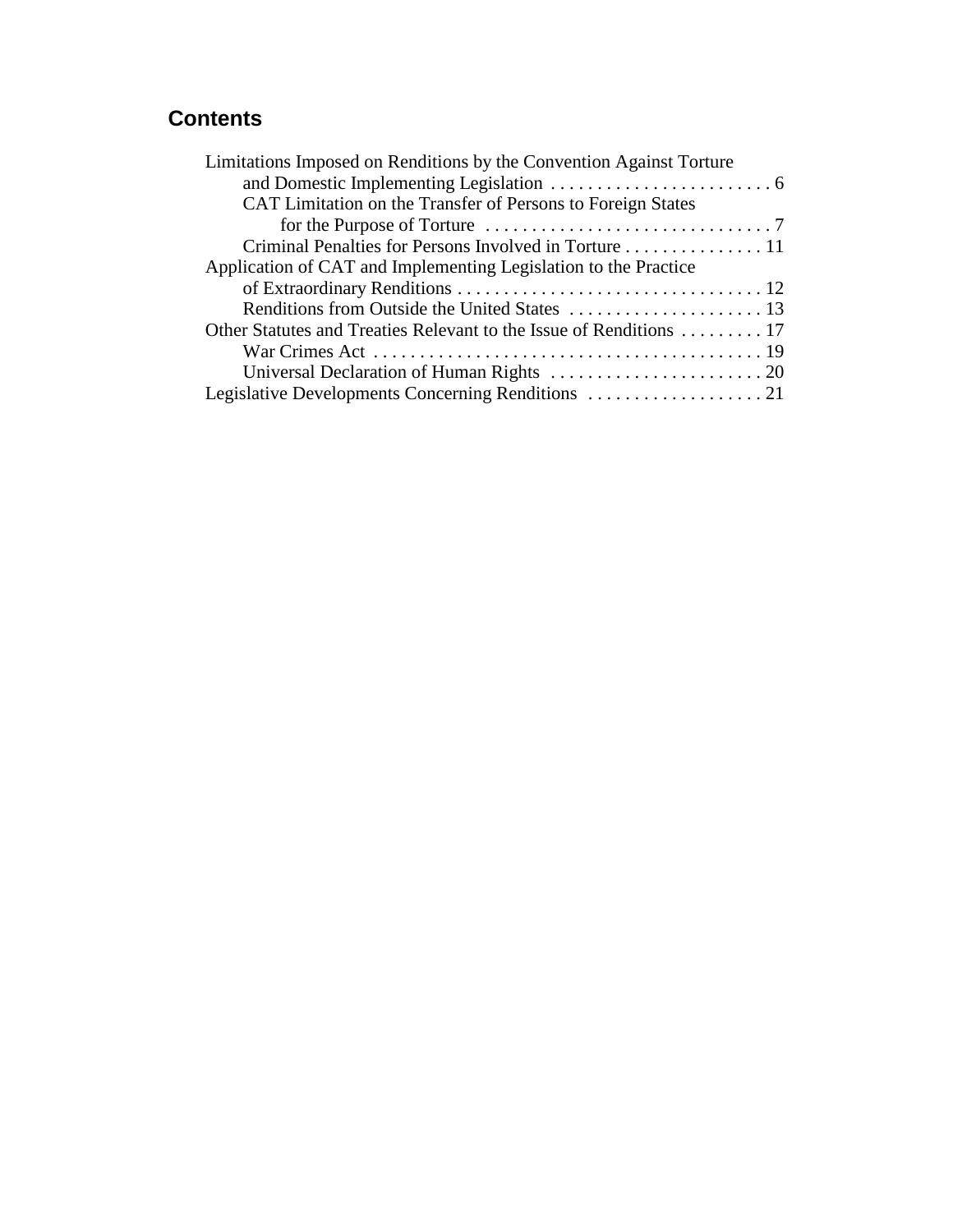# Renditions: Constraints Imposed by Laws on Torture

Persons suspected of terrorist or criminal activity may be transferred from one State (i.e., country) to another to answer charges against them.<sup>1</sup> The surrender of a fugitive from one State to another is generally referred to as *rendition*. 2 A distinct form of rendition is *extradition*, by which one State surrenders a person within its territorial jurisdiction to a requesting State via a formal legal process, typically established by treaty between the countries.<sup>3</sup> However, renditions may be effectuated in the absence of extradition treaties, as well.<sup>4</sup> The terms "irregular rendition" and "extraordinary rendition" have been used to refer to the *extrajudicial* transfer of a person from one State to another, generally for the purpose of arrest, detention, and/or interrogation by the receiving State (for purposes of this report, the term "rendition" will be used to describe irregular renditions, and not extraditions, unless

<sup>3</sup> U.S. extradition procedures for transferring a person to another State are governed by the relevant treaty with that State, as supplemented by 18 U.S.C. §§ 3184-3195. U.S. law prohibits the extradition of an individual in the absence of a treaty. 18 U.S.C. § 1394.

<sup>&</sup>lt;sup>1</sup> The surrender of persons to a requesting State to answer criminal charges was originally guided by principles of comity and reciprocity. Beginning in the late eighteenth century, the surrender of persons to a requesting State to answer charges increasingly became governed by formal extradition treaties between States (though the practice of extradition can be traced back to antiquity). For background, see CRS Report 98-958, *Extradition to and from the United States: Overview of the Law and Recent Treaties*, by Charles Doyle. (Hereafter cited as "CRS Report 98-258".) In contrast to earlier practices, extradition treaties established formal procedures governing the surrender of persons from one treaty party to another, facilitating treaty parties' shared interest in punishing certain crimes while providing persons with a legal means to challenge their proposed transfer to a requesting State. By the  $20<sup>th</sup>$  century, extradition treaties became the predominant means of permitting the transfer of persons from one State to another to answer charges against them. For background, see *id*. at 1-3; M. BASSIOUNI, INTERNATIONAL EXTRADITION: UNITED STATES LAW AND PRACTICE (4th ed. 2002).

<sup>2</sup> BLACK'S LAW DICTIONARY 1298-99 (7th ed. 1999).

<sup>&</sup>lt;sup>4</sup> Besides irregular rendition and extradition, aliens present or attempting to enter the United States may be removed to another State under U.S. immigration laws, if such aliens are either deportable or inadmissible and their removal complies with relevant statutory provisions. See, e.g., 8 U.S.C. §§ 1182 (providing grounds for alien inadmissibility into the United States), 1227 (describing classes of deportable aliens), 1251 (providing guidelines for removal of deportable and inadmissible aliens). Unlike in the case of rendition and extradition, the legal justification for removing an alien from the United States via deportation or denial of entry is not so that he can answer charges against him in the receiving State; rather, it is because the U.S. possesses the sovereign authority to determine which non-nationals may enter or remain within its borders, and the alien fails to fulfill the legal criteria allowing non-citizens to enter or remain in the United States.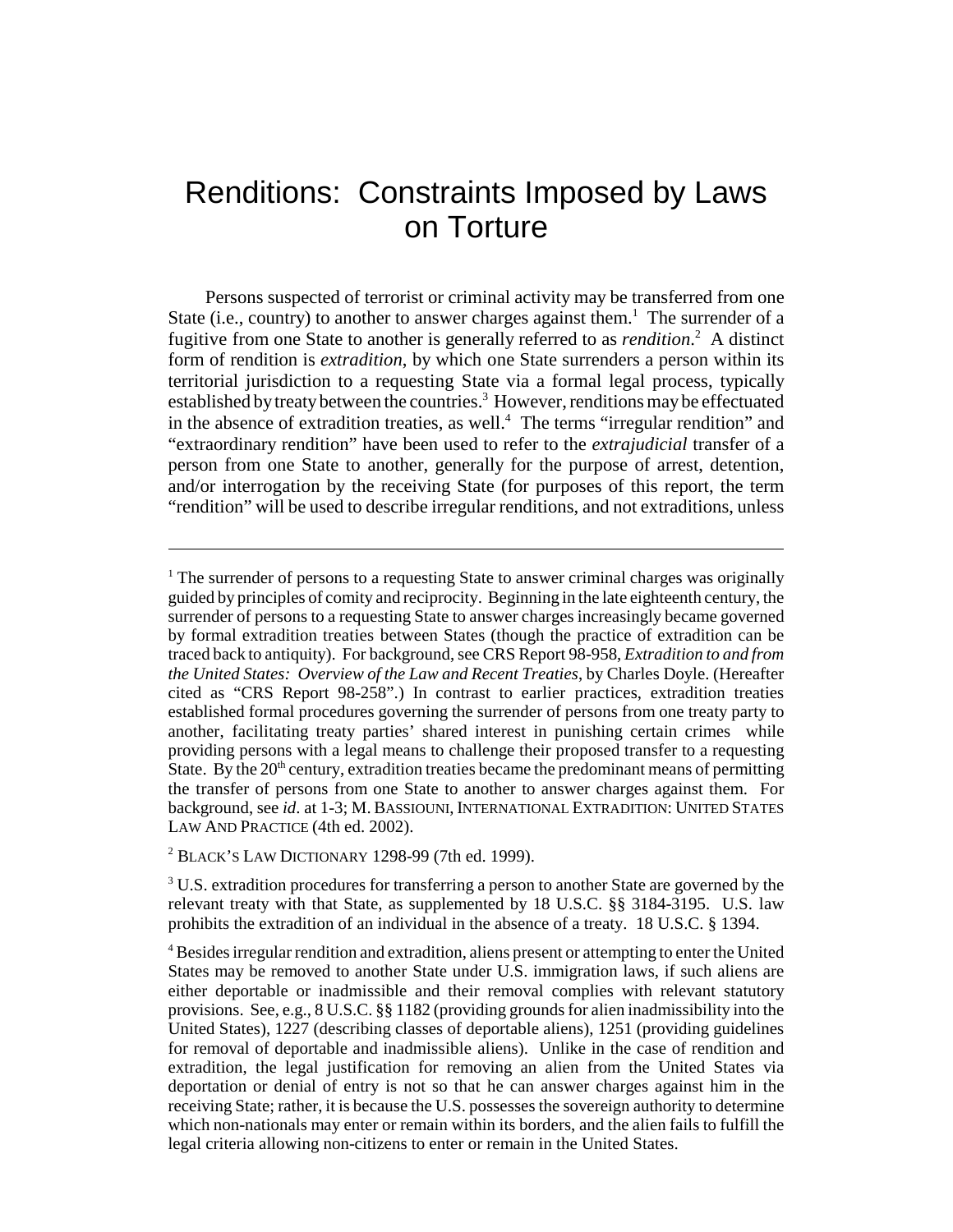otherwise specified). Unlike in extradition cases, persons subject to this type of rendition typically have no access to the judicial system of the sending State by which they may challenge their transfer.<sup>5</sup> Sometimes persons are rendered from the territory of the rendering State itself, while other times they are seized by the rendering State in another country and immediately rendered, without ever setting foot in the territory of the rendering State. Sometimes renditions occur with the formal consent of the State where the fugitive is located; other times, they do not.<sup>6</sup>

Over the years, a number of persons have reportedly been rendered into the United States by U.S. authorities, often with the cooperation of the States where such

<sup>&</sup>lt;sup>5</sup> Before the United States may extradite a person to another State, an extradition hearing must be held before an authorized judge or magistrate, during which the judge or magistrate must determine whether the person's extradition would comply with the terms of the extradition treaty between the United States and the requesting State (federal statute prohibits the extradition of an individual in the absence of a treaty). Even if the magistrate or authorized judge finds extradition to be appropriate, a fugitive can still institute habeas corpus proceedings to obtain release from custody and thereby prevent his extradition, or the Secretary of State may decide not to authorize the extradition. See CRS Report 98-958, supra note 1. These protections do not apply in situations where an alien is being removed from the United States for immigration purposes. Nevertheless, separate procedural and humanitarian relief protections do pertain.

<sup>&</sup>lt;sup>6</sup> In 1980, the Department of Justice's Office of Legal Counsel issued an opinion that irregular renditions absent the consent of the State where the fugitives are seized would violate customary international law because they would be an invasion of sovereignty for one country to carry out law enforcement activities in another without that country's consent. *Extraterritorial Apprehension by the Federal Bureau of Investigation*, 4B. OP.OFF. LEGAL COUNSEL 543 (1980). Additionally, Article 2(4) of the U.N. Charter prohibits Member States from violating the sovereignty of another State. In 1989, the Office of Legal Counsel constrained the 1980 opinion, though not on the grounds that such renditions are consistent with customary international law. *Authority of the Federal Bureau of Investigation to Override International Law in Extraterritorial Law Activities*, 13 OP. OFF. LEGAL COUNSEL 163 (1989) (finding that extraterritorial law enforcement activities authorized by domestic law are not barred even if they contravene unexecuted treaties or treaty provisions, such as Article 2(4) of the United Nations Charter, as well as customary international law). Further, while upholding court jurisdiction over a Mexican national brought to the United States via rendition, despite opposition from the Mexican government, the Supreme Court nevertheless noted that such renditions were potentially "a violation of general international law principles." United States v. Alvarez-Machain, 505 U.S. 655, 669 (1992). In a related case twelve years later, however, the Court held that any such principle — at least as it related to the rights of the rendered individual — did not "rest on a norm of international character accepted by the civilized world and defined with a specificity comparable to the features of the 18th century paradigms." Sosa v. Alvarez-Machain, 124 S.Ct. 2739, 2761-62 (2004). In June 2005, Italian authorities issued arrest warrants for thirteen persons who were allegedly American intelligence operatives who rendered an Islamic cleric from Italy to Egypt without the consent of the Italian government. Craig Whitlock and Dafna Linzer, "Italy Seeks Arrests of 13 in Alleged Rendition," *Washington Post*, June 25, 2005, p. A1. There have been some reports that Italian authorities were aware of and consented to the rendition. See Dana Priest, "Italy Knew about Plan to Grab Suspect," *Washington Post*, June 30, 2005, p. A1. However, Italian authorities have denied any such knowledge or consent. Craig Whitlock, "Italy Denies Complicity in Alleged CIA Action," *Washington Post*, July 1, 2005, p. A14.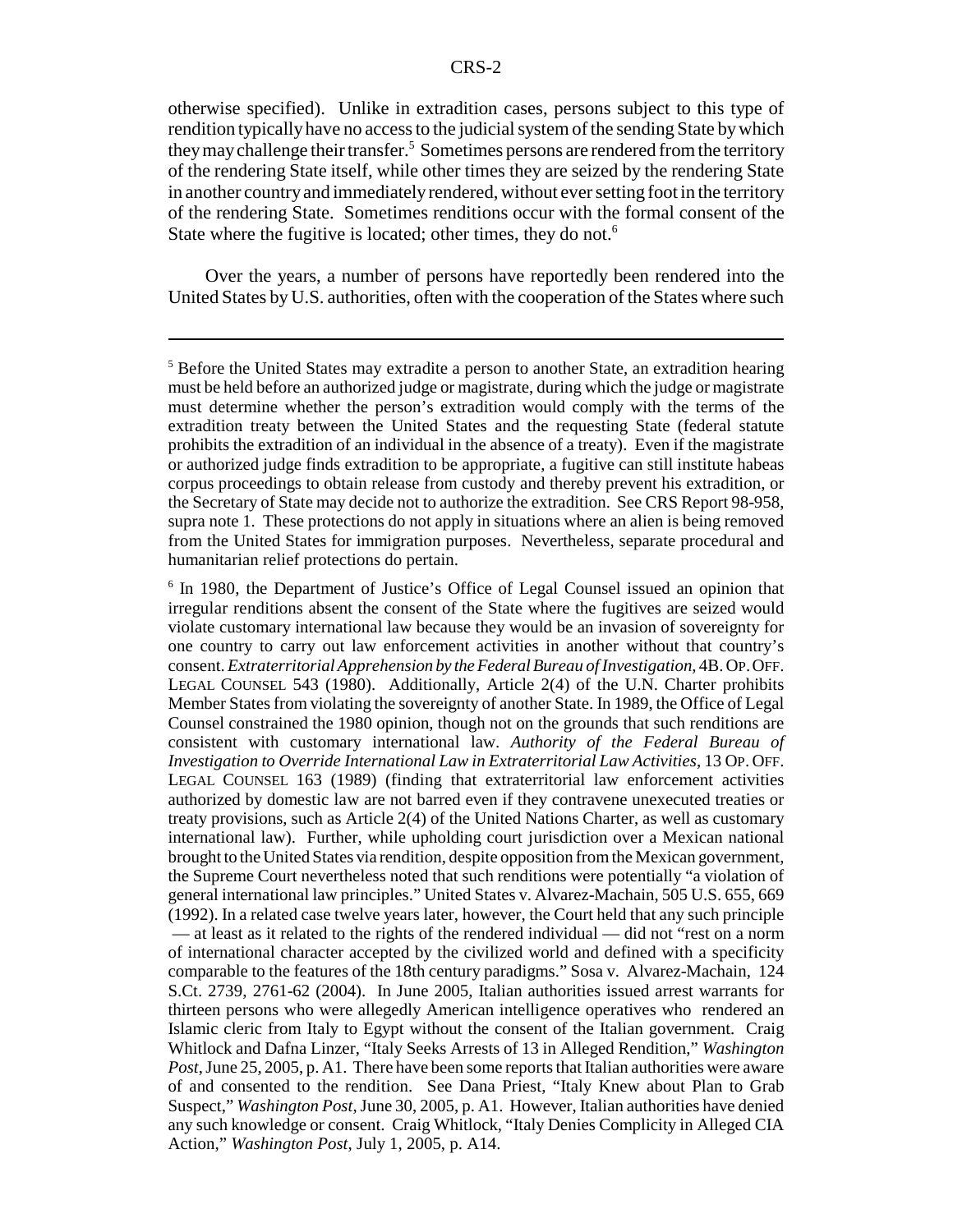persons were seized, to answer criminal charges, including charges related to terrorist activity.<sup>7</sup>

Currently, there have been no widely-reported cases of persons being rendered *from the interior* of the United States, though there have been cases where non-U.S. citizens were allegedly rendered at U.S. ports of entry but had yet to legally enter/be admitted into the United States.<sup>8</sup> Noncitizens arriving at ports of entry have no recognized constitutional rights with regard to their admission into or removal from the United States. More generally, noncitizens are only considered to receive those constitutional protections after they have effected entry into the United States.<sup>9</sup> On the other hand, the Supreme Court has found that the Constitution protects U.S. citizens abroad from actions taken against them by the United States.<sup>10</sup>

<sup>8</sup> Perhaps the most notable case of alleged rendition involved Maher Arar, a dual citizen of Canada and Syria. Mr. Arar filed suit in January 2004 against certain U.S. officials that he claims were responsible for rendering him to Syria, where he was allegedly tortured and interrogated for suspected terrorist activities with the acquiescence of the United States. Arar was allegedly first detained by U.S. officials while waiting in New York's John F. Kennedy International Airport for a connecting flight to Canada after previously flying from Tunisia. Arar's complaint, filed with the U.S. District Court for the Eastern District of New York, can be viewed at [http://www.ccr-ny.org/v2/legal/september 11th/ docs/ArarComplaint.pdf] On February 16, 2006, the U.S. District Court for the Eastern District of New York dismissed Arar's civil case on a number of grounds, including that certain claims raised against U.S. officials implicated national security and foreign policy considerations, and assessing the propriety of those considerations was most appropriately reserved to Congress and the executive branch. It remains to be seen whether the district court's ruling will be appealed. The order of dismissal can be viewed at [http://www.ccr-ny.org/v2/legal/september\_11th/docs/Arar\_Order\_21606.pdf]. The Canadian government has also established a commission to investigate Canada's involvement in Arar's arrest and transfer to Syria. Arar Commission, Homepage, at [http://www.ararcommission.ca/eng/index.htm].

<sup>9</sup> See, e.g., Verdugo-Urquidez v. United States, 494 U.S. 259, 270-71 (1990) ("aliens receive constitutional protections when they have come within the territory of the United States and developed substantial connections with the country"). But see Rasul v. Bush, 124 S.Ct. 2686, n.15 (2004) (noting in dicta that petitioners' allegations that they had been held in Executive detention for more than two years "in territory subject to the long-term, exclusive jurisdiction and control of the United States, without access to counsel and without being charged with any wrongdoing — unquestionably describe 'custody in violation of the Constitution or laws or treaties of the United States'") (citing federal habeas statute 28 U.S.C. § 2241(c)(3), under which petitioners challenged their detention).

<sup>7</sup> See generally State Department, Office of the Coordinator of Counterterrorism, *Patterns of Global Terrorism, Appendix D: Extraditions and Renditions of Terrorists to the United States*, 1993-2001 (May 21, 2002), available at

<sup>[</sup>http://www.state.gov/s/ct/rls/pgtrpt/2001/html/10256.htm]. See also State Department, Bureau for International Narcotics and Law Enforcement Affairs International Narcotics Control Strategy Report, 2005: Southeast Asia (Mar. 2005), available at [http://www.state.gov/g/inl/rls/nrcrpt/2005/vol1/html/42367.htm] (mentioning Vietnam and Cambodia as countries that have permitted the rendition of persons to the United States to answer drug charges).

 $10$  See, e.g., Reid v. Covert, 354 U.S. 1, 6 (1957) ("When the Government reaches out to (continued...)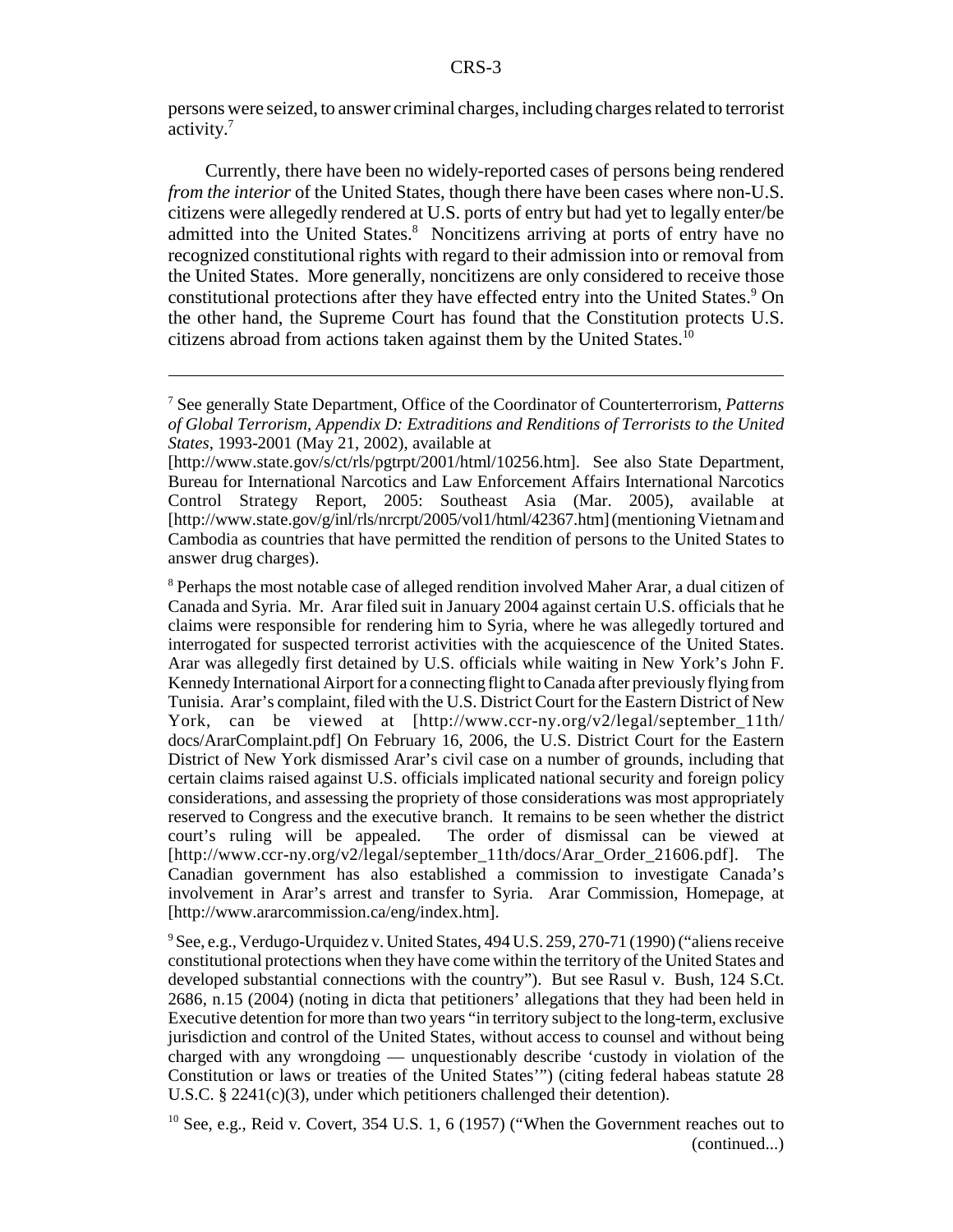Besides receiving persons through rendition, the United States has also rendered persons to other countries over the years, via the Central Intelligence Agency (CIA) and various law enforcement agencies. Reportedly, renditions were authorized by President Ronald Reagan in 1986, and the rendition of terrorist suspects to other countries has been part of U.S. counterterrorism efforts at least since the late 1990s.<sup>11</sup> In a 2002 written statement to the Joint Committee Inquiry into Terrorist Attacks Against the United States, then-CIA Director George Tenet reported that even prior to the 9/11 terrorist attacks, the "CIA (in many cases with the FBI) had rendered 70 terrorists to justice around the world."12 The *New York Times* has reported that following the 9/11 attacks, President Bush issued a still-classified directive that broadened the CIA's authority to render terrorist suspects to other States, though this allegation has not been publicly confirmed or denied by the White House.<sup>13</sup> Although there are some reported estimates that the United States has rendered more than 100 individuals following  $9/11$ ,<sup>14</sup> the actual number is not a matter of the public record.

Recent controversy has arisen over the United States allegedly rendering suspected terrorists to States known to practice torture for the purpose of arrest, detention, and/or harsh interrogation.<sup>15</sup> Critics charge that the United States is rendering persons to such States so that they will be subjected to harsh interrogation techniques prohibited in the United States, including torture. While the Bush Administration has not disputed charges that persons have been rendered to foreign States believed to practice torture, officials have denied rendering persons to States for the purpose of torture.<sup>16</sup> Answering a question regarding renditions in a March 16, 2005 press conference, President Bush stated that prior to transferring persons to other States, the United States receives "promise that they won't be tortured...This country does not believe in torture."<sup>17</sup> In testimony before the Senate Armed

15 See generally Jane Mayer, "Outsourcing Torture," *New Yorker*, Feb. 14, 2005, p. 106.

 $10$  (...continued)

punish a citizen who is abroad, the shield which the Bill of Rights and other parts of the Constitution provide to protect his life and liberty should not be stripped away just because he happens to be in another land.").

<sup>11</sup> See Dana Priest, "CIA's Assurances On Transferred Suspects Doubted," *Washington Post*, Mar. 17, 2005, p. A1.

 $12$  Statement of Director of Central Intelligence George Tenet, Joint Committee Inquiry into Terrorist Attacks Against the United States (Oct. 17, 2002), available at [http://www.cia.gov/cia/public\_affairs/speeches/2002/dci\_testimony\_10172002.html].

<sup>&</sup>lt;sup>13</sup> Douglas Jehl and David Johnston, "Rule Change Lets CIA Freely Send Suspects Abroad to Jails," *N.Y. Times*, Mar. 6, 2005.

<sup>14</sup> See Dana Priest, "CIA's Assurances On Transferred Suspects Doubted," *Washington Post*, Mar. 17, 2005, p. A1.

<sup>16</sup> See, e.g., R. Jeffrey Smith, "Gonzales Defends Transfer of Detainees," *Washington Post*, Mar. 8, 2005, p. A3 (quoting Attorney General Gonzales as stating that it is not U.S. policy to send persons "to countries where we believe or we know that they're going to be tortured").

<sup>&</sup>lt;sup>17</sup> White House, Office of the Press Secretary, President's Press Conference, Mar. 16, 2005, (continued...)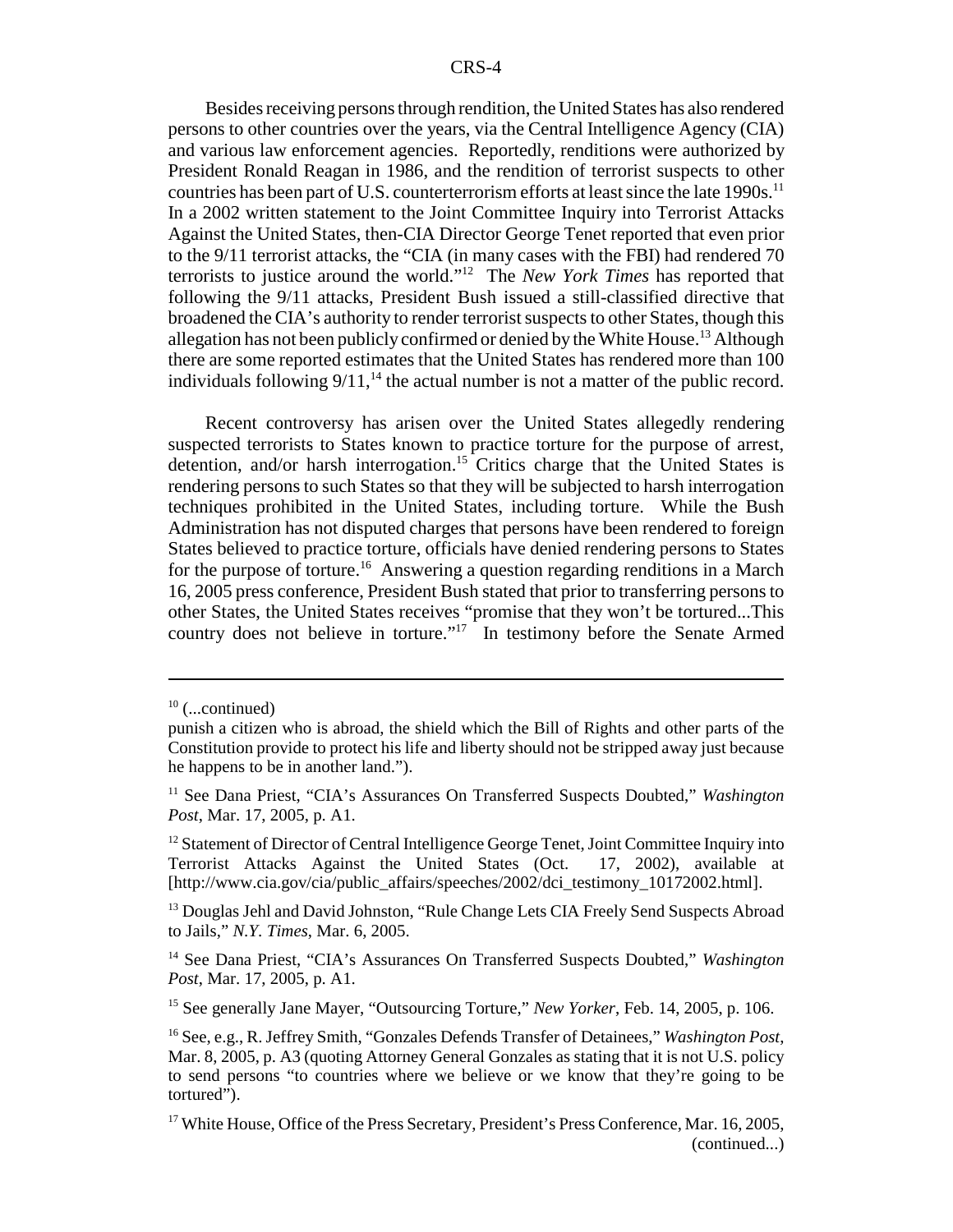Services Committee, CIA Director Porter Goss stated that in his belief, "we have more safeguards and more oversight in place [over renditions] than we did before" 9/11.<sup>18</sup> Secretary of State Condaleezza Rice stated that "the United States has not transported anyone, and will not transport anyone, to a country when we believe he will be tortured. Where appropriate, the United States seeks assurances that transferred persons will not be tortured."19

Little publicly available information from government sources exists regarding the nature and frequency of U.S. renditions to countries believed to practice torture, or the nature of any assurances obtained from them before rendering persons to them. To what extent U.S. agencies have legal authority to engage in renditions remains unclear. The only provision within the United States Code appearing to expressly permit an agency's participation in a rendition is 10 U.S.C.  $\S$  374(b)(1)(D), as amended in 1998, which permits the Department of Defense (DOD), upon request from the head of a federal law enforcement agency, to make DOD personnel available to operate equipment with respect to "a rendition of a suspected terrorist from a foreign country to the United States to stand trial."20 On the other hand, given that the United States apparently participates in renditions, there would appear to be legal limits on the practice, especially with regard to torture. This report describes the most relevant legal guidelines limiting the transfer of persons to foreign States where they may face torture, as well as recent legislation seeking to limit the rendition of persons to countries believed to practice torture.

 $17$  (...continued)

available at [http://www.whitehouse.gov/news/releases/2005/03/20050316-3.html]. This position was reiterated by President Bush in another press conference the following month. White House, Office of the Press Secretary, President's Press Conference, Apr. 28, 2005, available at [http://www.whitehouse.gov/news/releases/2005/04/20050428-9.html] (remarking that the United States "operate[s] within the law and we send people to countries where they say they're not going to torture the people."

<sup>18 &</sup>quot;McCain, Dems Press Goss On Torture Allegations," *Congressional Daily*, Mar. 18, 2005.

<sup>&</sup>lt;sup>19</sup> Remarks of Secretary of State Condoleezza Rice Upon Her Departure for Europe, December 5, 2005, at [http://usinfo.state.gov/is/Archive/2005/Dec/05-978451.html].

 $20\,10$  U.S.C. § 374(b)(1)(D), added by Omnibus Consolidated and Emergency Supplemental Appropriations Act, 1999, P.L. 105-277, Div. B, Title II, § 201(2) (1998).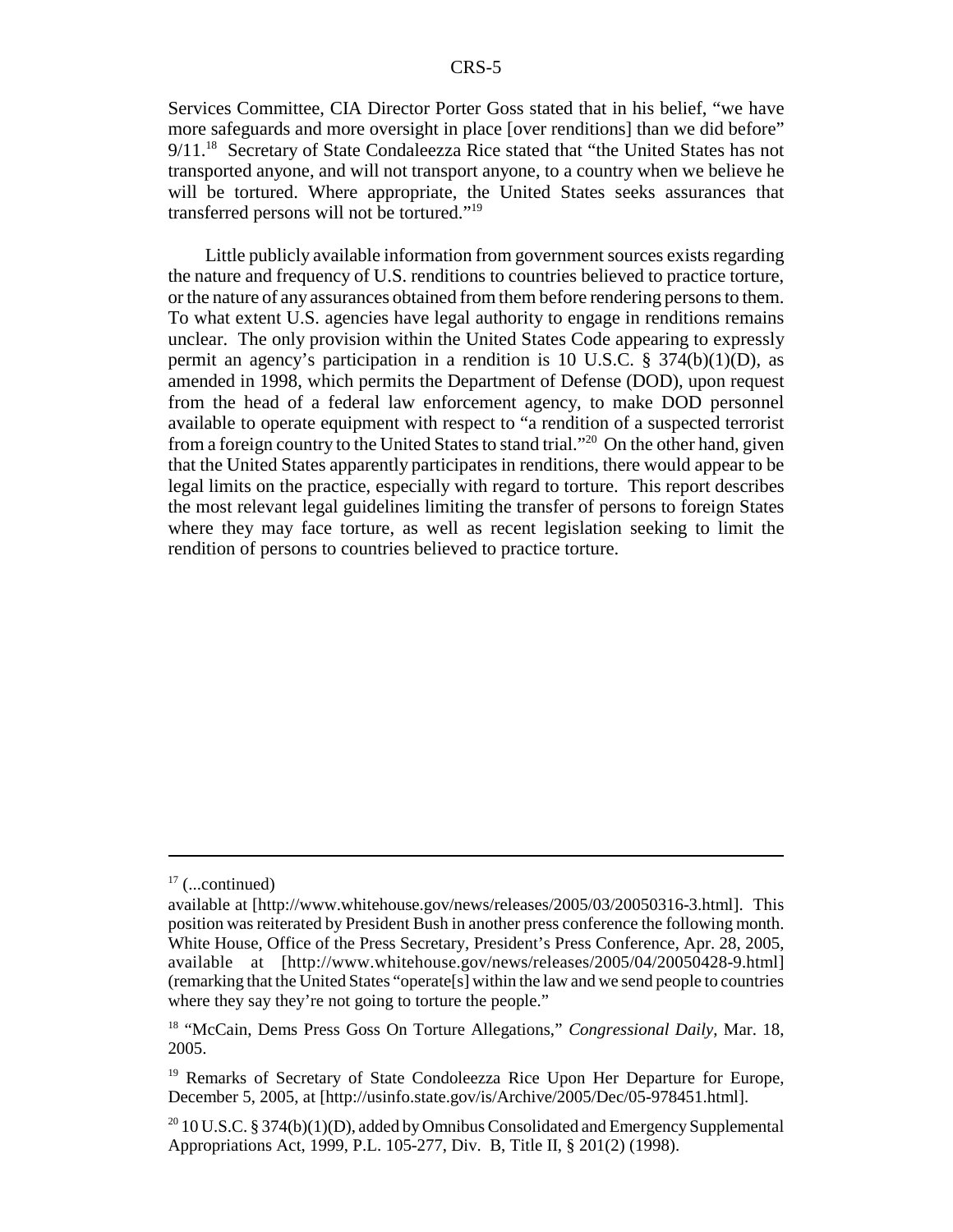# **Limitations Imposed on Renditions by the Convention Against Torture and Domestic Implementing Legislation**

The U.N. Convention against Torture and Other Cruel, Inhuman, or Degrading Treatment or Punishment  $(CAT)^{21}$  and U.S. domestic implementing legislation impose the primary legal restrictions on the transfer of persons to countries where they would face torture. CAT requires signatory parties to take measures to end torture within territories under their jurisdiction, and it prohibits the transfer of persons to countries where there is a substantial likelihood that they will be tortured.<sup>22</sup> Torture is a distinct form of persecution, and is defined for purposes of CAT as "*severe* pain or suffering ... intentionally inflicted on a person" under the color of law.<sup>23</sup> Accordingly, many forms of persecution — including certain harsh interrogation techniques that would be considered cruel and unusual under the U.S. Constitution — do not necessarily constitute torture, which is an extreme and particular form of mistreatment.<sup>24</sup>

CAT also obligates parties to take measures to prevent "other acts of cruel, inhuman or degrading treatment or punishment which do not amount to torture," but this obligation only extends to acts occurring within a State Party's territorial iurisdiction.<sup>25</sup> CAT also established the Committee against Torture, a monitoring body which has declaratory but non-binding authority concerning interpretation of the Convention.<sup>26</sup> State parties are required to submit periodic reports to the Committee concerning their compliance with CAT.<sup>27</sup>

The United States ratified CAT in 1994, subject to certain declarations, reservations, and understandings, including that the Convention was not self-executing and therefore required domestic implementing legislation to take effect.<sup>28</sup>

 $25$  CAT art. 16(1).

 $26$  See id., arts. 17-24.

 $27$  Id., art. 19(1).

<sup>&</sup>lt;sup>21</sup> Convention Against Torture and Other Cruel, Inhuman or Degrading Treatment or Punishment (CAT), G.A. Res. 39/46, Annex, 39 U.N. GAOR Supp. No. 51, U.N. Doc. A/39/51 (1984).

 $22$  Id., art. 2(1).

 $23$  Id., art. 1 (emphasis added).

 $24$  For further background on the applicability of CAT to interrogation techniques, see CRS Report RL32438, *U.N. Convention Against Torture (CAT): Overview and Application to Interrogation Techniques*, by Michael John Garcia.

 $28$  It could be argued that despite its declaration that CAT was not self-executing and required implementing legislation to take effect, such legislation was actually unnecessary in the case of certain CAT provisions, including those related to the removal of persons to countries where they would likely face torture. However, U.S. courts hearing cases concerning the removal of aliens have regularly interpreted CAT provisions prohibiting alien removal to countries where an alien would likely face torture to be non-self executing (continued...)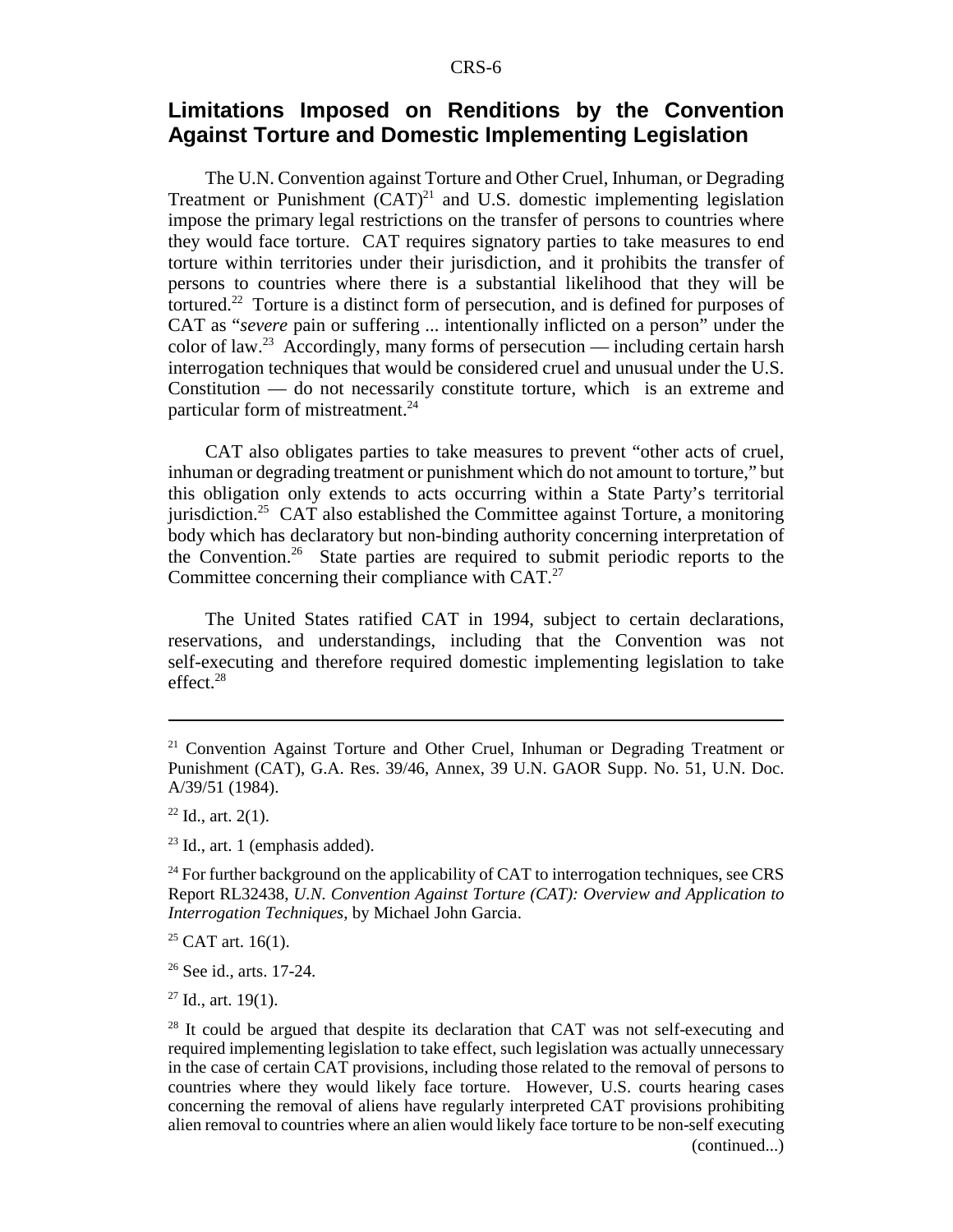The express language of CAT Article 2 allows for no circumstances or emergencies where torture could be permitted by Convention parties.<sup>29</sup> On the other hand, a number of CAT provisions limiting the acts of Convention parties does not use language coextensive as that contained in CAT Article 2. The following paragraphs describe the relevant provisions of CAT and implementing statutes and regulations that restrict the rendition of persons to countries when there is a substantial likelihood that such persons will be tortured. As will be discussed below, while CAT imposes an absolute prohibition on the use of torture by Convention parties, the plain language of certain CAT provisions may nevertheless permit parties in limited circumstances to transfer persons to countries where they would likely face torture, though such an interpretation of CAT arguably conflicts with the intent of the treaty.

**CAT Limitation on the Transfer of Persons to Foreign States for the Purpose of Torture.**<sup>30</sup> CAT Article 3 provides that no State Party "shall expel, return ('refouler') or extradite a person to another State where there are substantial grounds for believing that he would be in danger of being subjected to torture." The U.S. ratification of CAT was contingent on its understanding that this requirement refers to situations where it would be "more likely than not" that a person would be tortured if removed to a particular country, a standard commonly used by U.S. courts when determining whether to withhold an alien's removal for fear of persecution.<sup>31</sup>

 $28$  (...continued)

and judicially unenforceable except to the extent permitted under domestic implementing legislation. See, e.g., Castellano-Chacon v. INS, 341 F.3d 533 (6th Cir. 2003) (applicant for withholding of removal could not invoke CAT directly, but could rely upon implementing regulations); Akhtar v. Reno, 123 F.Supp.2d 191 (S.D.N.Y. 2000) (rejecting challenge made by criminal alien to removal pursuant to CAT, and stating that "[g]iven the apparent intent of the United States that the Convention not be self-executing, this Court joins the numerous other courts that have concluded that the Convention is not self-executing").

<sup>&</sup>lt;sup>29</sup> CAT Article 2(2) declares that "[n]o exceptional circumstances whatsoever, whether a state of war or a threat of war, internal political instability or any other public emergency, may be invoked as a justification of torture." According to the State Department's analysis of CAT, which was included in President Reagan's transmittal of the Convention to the Senate for its advice and consent, this explicit prohibition of all torture, regardless of the circumstances, was viewed by the drafters of CAT as "necessary if the Convention is to have significant effect, as public emergencies are commonly invoked as a source of extraordinary powers or as a justification for limiting fundamental rights and freedoms." President's Message to Congress Transmitting the Convention Against Torture and Other Cruel, Inhuman, or Degrading Treatment or Punishment, Summary and Analysis of the Convention Against Torture and Other Cruel, Inhuman, or Degrading Treatment or Punishment, May 23, 1988, S. Treaty Doc. No. 100-20 at 5, reprinted in 13857 U.S. Cong. Serial Set. (Hereafter cited as "State Dept. Summary".)

<sup>30</sup> For additional information, see CRS Report RL32276, *The U.N. Convention Against Torture: Overview of U.S. Implementation Policy Concerning the Removal of Aliens*, by Michael John Garcia.

 $31$  Sen. Exec. Rpt. 101-30, Resolution of Advice and Consent to Ratification, (1990) at II.(2). See generally INS v. Stevic, 467 U.S. 407, 429-30 (1984). This standard is in contrast to the lower standard for determining whether an alien is eligible for consideration for asylum (continued...)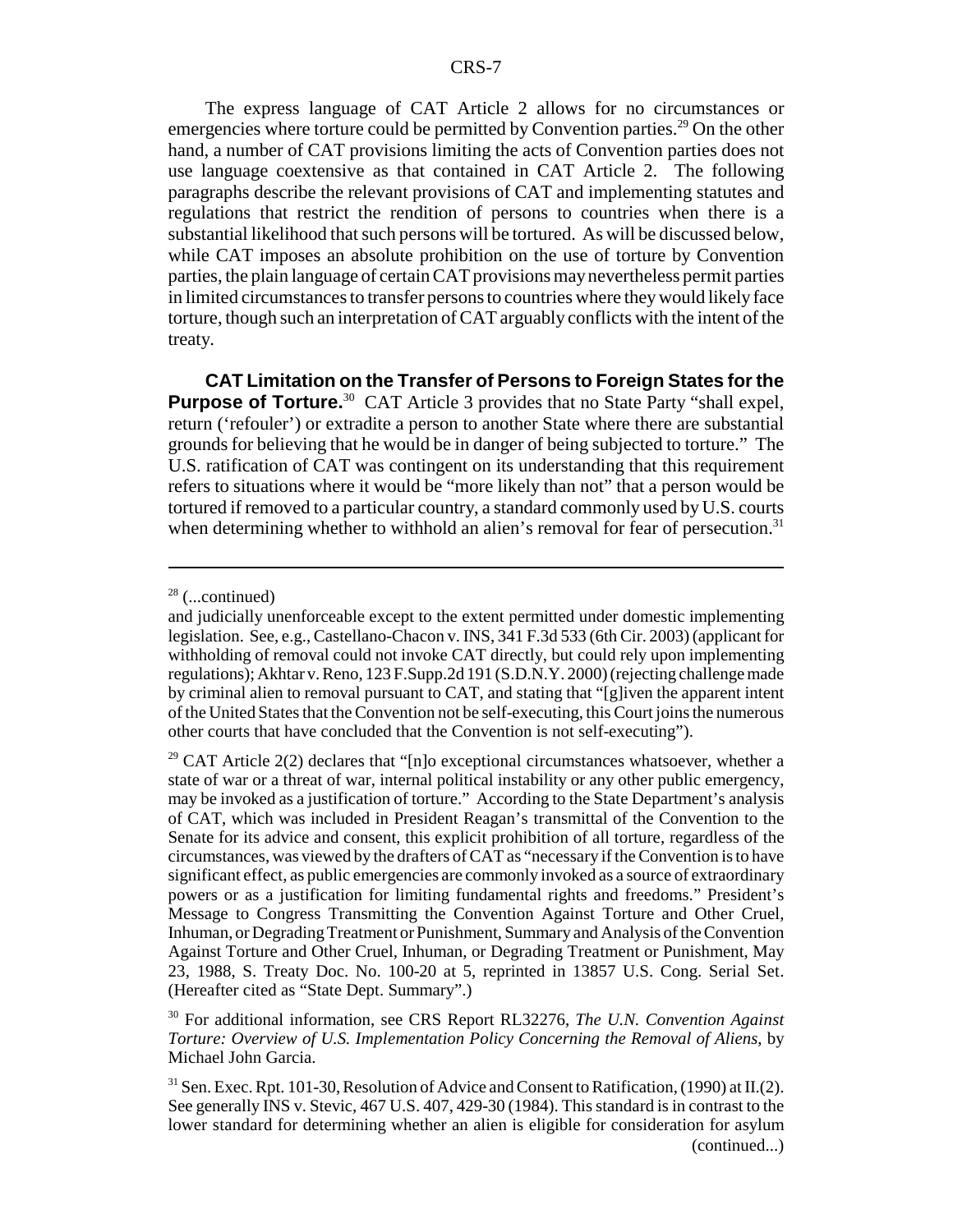It is important to note that CAT does *not* prohibit a State from transferring a person to another State where he or she would likely be subjected to harsh treatment that, while it would be considered cruel and unusual under the standards of the U.S. Constitution, would nevertheless not be severe enough to constitute "torture."<sup>32</sup>

*Domestic Implementation of CAT Article 3.* The Foreign Affairs Reform and Restructuring Act of 1998 implemented U.S. obligations under CAT Article 3.<sup>33</sup> Section 2242 of the act announced U.S. policy "not to expel, extradite, or otherwise effect the involuntary return of any person to a country in which there are substantial grounds for believing the person would be in danger of being subjected to torture, *regardless of whether the person is physically present in the United States*."34 The act further required all relevant federal agencies to adopt appropriate regulations to implement this policy.<sup>35</sup>

In doing so, however, Congress opened the door for administrative action limiting CAT protection by requiring that, "to the maximum extent consistent" with Convention obligations, regulations adopted to implement CAT Article 3 exclude from their protection those aliens described in section  $241(b)(3)(B)$  of the Immigration and Nationality Act (INA).<sup>36</sup> INA § 241(b)(3)(B) acts as an exception to the general U.S. prohibition on the removal of aliens to countries where they would face *persecution* (which may or may not include actions constituting torture). An alien may be removed despite the prospect of likely persecution if the alien:

• assisted in Nazi persecution or engaged in genocide;

 $31$  (...continued)

based on a "well-founded fear of persecution" if transferred to a particular country. To demonstrate a "well-founded" fear, an alien only needs to prove that the fear is reasonable, not that it is based on a clear probability of persecution. See INS v. Cardoza-Fonseca, 480 U.S. 421 (1987).

<sup>&</sup>lt;sup>32</sup> According to the State Department's analysis of CAT, the Convention's definition of torture was intended to be interpreted in a "relatively limited fashion, corresponding to the common understanding of torture as an extreme practice which is universally condemned." State Dept. Summary, supra note 29, p. 3. For example, the State Department suggested that rough treatment falling into the category of police brutality, "while deplorable, does not amount to 'torture'" for purposes of the Convention, which is "usually reserved for extreme, deliberate, and unusually cruel practices ... [such as] sustained systematic beating, application of electric currents to sensitive parts of the body, and tying up or hanging in positions that cause extreme pain." Id., p. 4 (presumably, police brutality of extreme severity could rise to the level of "torture"). This understanding of torture as a particularly severe form of cruel treatment is made explicit by CAT Article 16, which obligates Convention parties to "prevent in any territory under [their] jurisdiction other acts of cruel, inhuman, or degrading treatment or punishment which do not amount to acts of torture," thereby indicating that not all forms of inhumane treatment constitute torture.

<sup>33</sup> P.L. 105-277 at § 2242(a)-(b).

 $34$  Id., at § 2242(a) (emphasis added).

 $35$  Id., at § 2242(b).

<sup>36</sup> P.L. 105-277 at § 2242(c).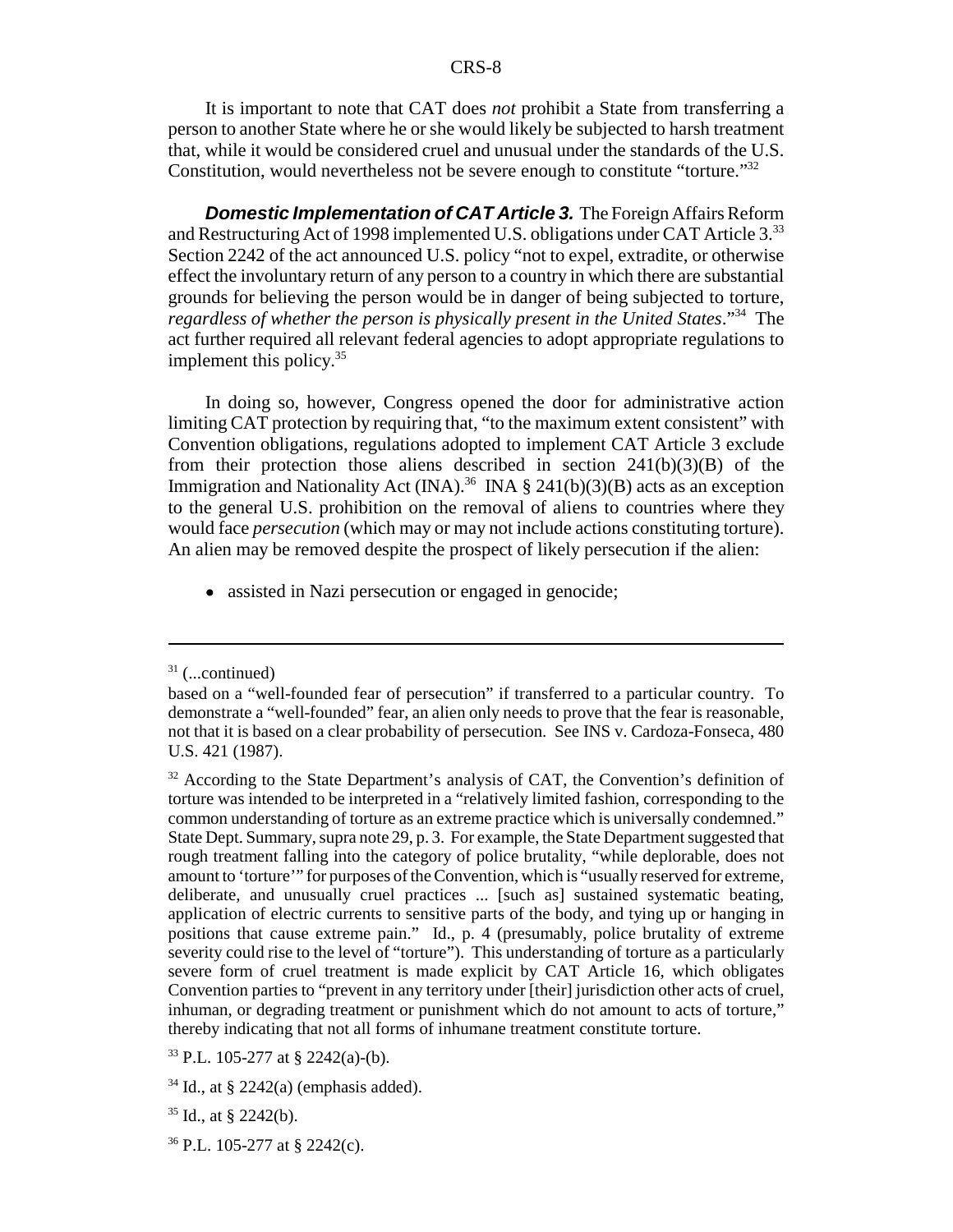- ! ordered, incited, assisted, or otherwise participated in the persecution of an individual because of the individual's race, religion, nationality, membership in a particular social group, or political opinion;
- having been convicted of a particularly serious crime, is a danger to the community of the United States;
- is strongly suspected to have committed a serious nonpolitical crime outside the United States prior to arrival; $37$  or
- is believed, on the basis of reasonable grounds, to be a danger to the security of the United States.

Thus far, however, U.S. regulations concerning the *removal* of aliens and *extradition* of fugitives have prohibited the removal of *all* persons to States where they would more likely than not be tortured, $38$  regardless of whether they are described in INA § 241(b)(3)(B). CIA regulations concerning renditions (i.e., renditions where a person is seized outside the United States and transferred to a third country) are not publicly available. Nevertheless, such regulations would presumably need to comply with the requirements of the Foreign Affairs Reform and Restructuring Act of 1998.

*The Role of Diplomatic Assurances in Removal Decisions.* U.S. regulations implementing CAT Article 3 permit the consideration of diplomatic assurances in removal/extradition decisions,<sup>39</sup> and reportedly in rendition decisions made by the CIA concerning persons seized outside the United States and transferred to a third country. Pursuant to removal and extradition regulations, a person subject to removal or extradition may be transferred to a specified country that provides diplomatic assurances to the Secretary of State that the person will not be tortured if removed there. Such assurances must be deemed "sufficiently reliable" before a person can be transferred to a country where he or she would otherwise more likely than not be tortured.<sup>40</sup> Again, because CIA regulations regarding the transfer of persons are not publicly available, the role that assurances play in assessing whether to render someone to another country remains unclear. The *Washington Post* reports that the CIA Office of General Counsel requires the CIA station chief in a given country to obtain verbal assurances from that country's security service that a person will not be tortured if rendered there.<sup>41</sup> Such assurances must then reportedly be cabled to CIA headquarters before the rendition may occur.<sup>42</sup>

 $37$  The distinction between political and nonpolitical crimes is occasionally unclear. For more background, see CRS Report 98-958, supra note 1.

<sup>38</sup> See 8 C.F.R. §§ 208.16-18, 1208.16-18 (relating to the removal of aliens); 22 C.F.R. §95.2 (relating to extradition of persons).

<sup>39 8</sup> C.F.R. § 208.18; 22 C.F.R. § 95.3(b) (describing authority of Secretary of State to surrender fugitive "subject to conditions").

<sup>40 8</sup> C.F.R. § 208.18(c).

<sup>41</sup> Dana Priest, "Italy Knew about Plan to Grab Suspect," *Washington Post*, June 30, 2005, p. A1.

 $42$  Id.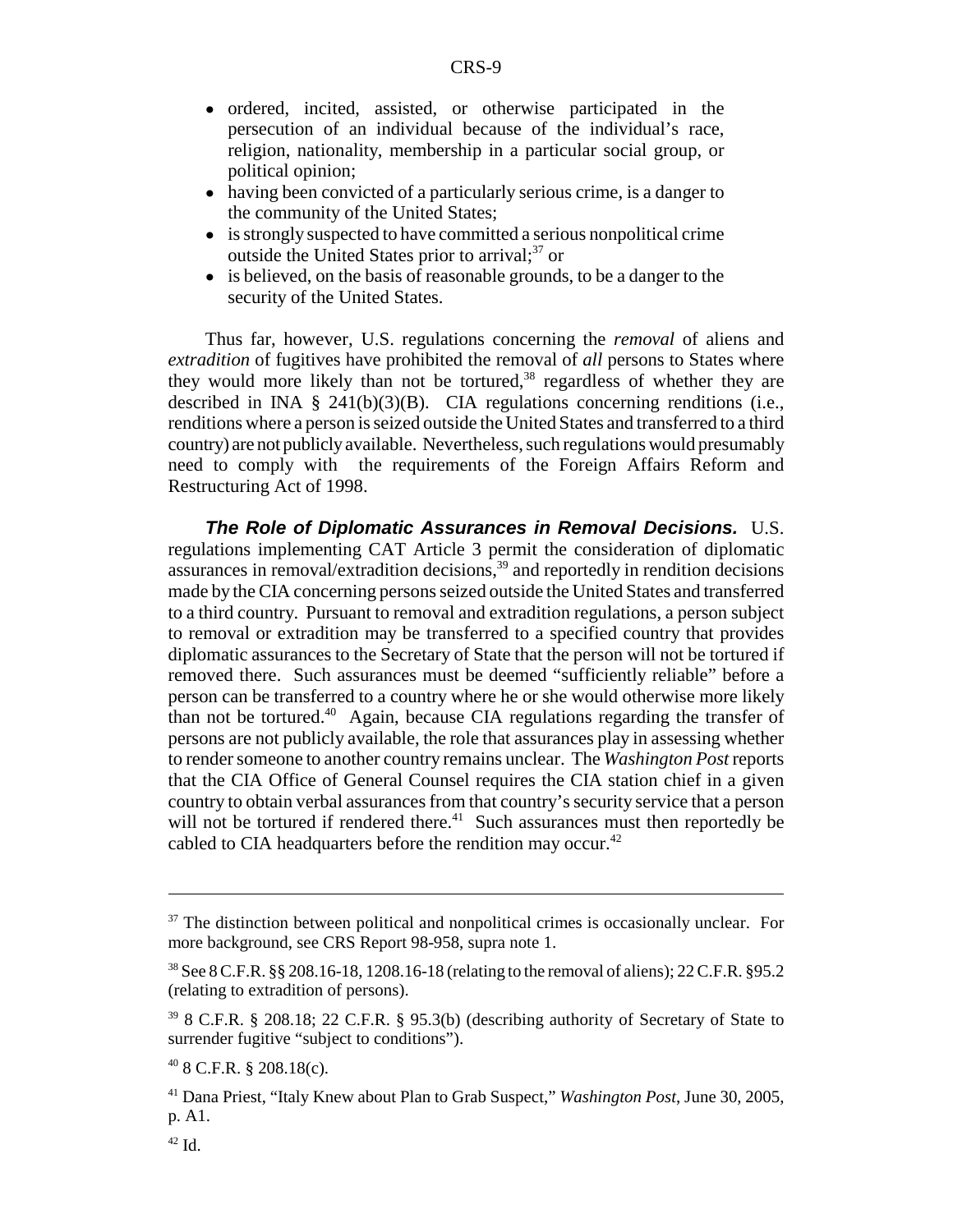CAT Article 3 itself (as opposed to U.S. regulations implementing CAT) provides little guidance as to the application of diplomatic assurances to decisions to transfer a person to another country. Although CAT Article 3 obligates signatory parties to take into account the proposed receiving State's human rights record, it also provides that the proposed sending State should take into account "all relevant considerations" when assessing whether to remove an individual to a particular State.<sup>43</sup> A State's assurances that it will not torture an individual would appear to be a "relevant consideration" in determining whether or not it would be appropriate to render him there, at least so long as the assurances are accompanied by a mechanism for enforcement.<sup>44</sup> Article 3 does not provide guidelines for how these considerations should be weighed in determining whether substantial grounds exist to believe a person would be tortured in the proposed receiving State.45 In its second periodic report to the Committee against Torture, the United States claimed that it:

obtains assurances, as appropriate, from the foreign government to which a detainee is transferred that it will not torture the individual being transferred. If assurances [are] not considered sufficient when balanced against treatment concerns, the United States would not transfer the person to the control of that government unless the concerns are satisfactorily resolved.46

The United States has an obligation under customary international law to execute its Convention obligations in good faith, $47$  and is therefore required under international law to exercise appropriate discretion in its use of diplomatic assurances. For instance, if a State consistently violated the terms of its diplomatic assurances, the United States would presumably need to look beyond the face of such promises before permitting the transfer of an individual to that country.<sup>48</sup>

46 Second Periodic Report of the United States of America to the Committee Against Torture, submitted May 6, 2005, available at [http://www.state.gov/g/drl/rls/45738.htm].

47 See RESTATEMENT (THIRD) OF FOREIGN RELATIONS § 321 (1987) (recognizing that "every international agreement in force is binding upon the parties to it and must be performed by them in good faith").

 $43$  CAT art. 3(2).

<sup>44</sup> See Committee against Torture, Communication No 233/2003: Sweden. 24/05/2005 (Agiza v. Sweden), CAT/C/34/D/233/2003 (2005) at para. 13.4., *reprinted in* 44 ILM 1103 (2005)(finding that diplomatic assurances which provided no mechanism for their enforcement did not suffice to protect against the risk of torture and thus did not absolve sending State of its responsibility under CAT art. 3).

<sup>&</sup>lt;sup>45</sup> The U.N. Special Rapporteur, an expert assigned by the U.N. Commission on Human Rights to examine issues related to torture, has stated that while diplomatic assurances "should not be ruled out *a priori*," they should be coupled with a system to monitor the treatment of transferred persons to ensure that they are not inhumanely treated. Interim Report of the Special Rapporteur of the Commission on Human Rights on the Question of Torture and Other Cruel, Inhuman or Degrading Treatment or Punishment, U.N. General Assembly, 59<sup>th</sup> Sess., A/59/324. While the Rapporteur's opinion may provide persuasive guidance in the interpretation of CAT obligations, the Rapporteur is not part of the CAT Committee and his opinions are not legally binding under the terms of CAT.

<sup>&</sup>lt;sup>48</sup> The CAT Committee has stated that unenforceable diplomatic assurances are insufficient (continued...)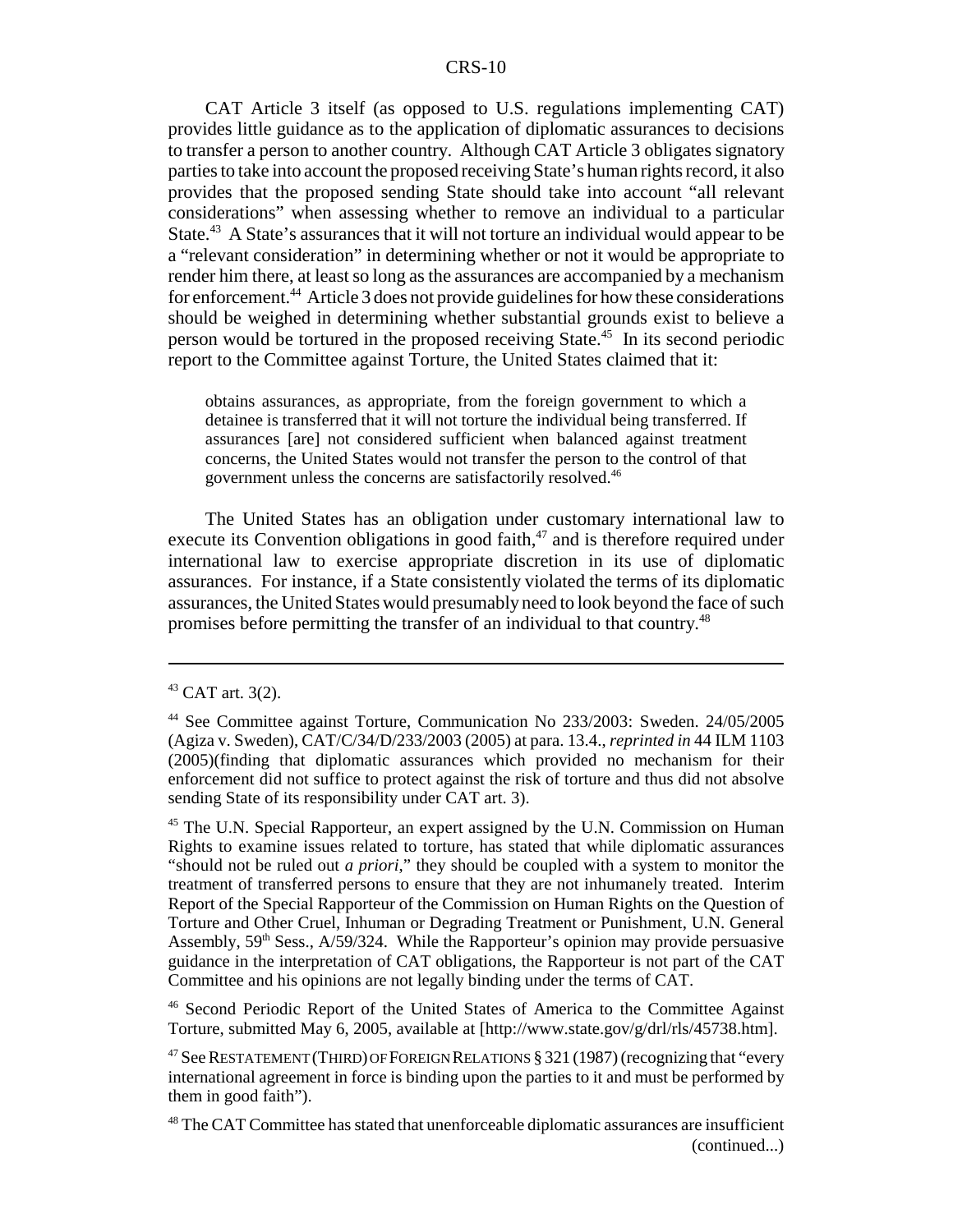**Criminal Penalties for Persons Involved in Torture.** One of the central objectives of CAT is to criminalize *all* instances of torture, regardless of whether they occur inside or outside a State's territorial jurisdiction. CAT Article 4 requires signatory States to criminalize all instances of torture, as well as attempts to commit and complicity or participation in torture.<sup>49</sup> While CAT does not necessarily obligate a State to prevent acts of torture beyond its territorial jurisdiction, State Parties are nevertheless required to criminalize such acts and impose appropriate penalties.

CAT Article 5 establishes minimum jurisdictional measures that each State Party must adopt with respect to offenses described in CAT Article 4. A State Party to CAT must establish jurisdiction over CAT Article 4 offenses when:

- the offenses are committed in any territory under its jurisdiction or on board a ship or aircraft registered in that State;
- the alleged offender is a national of that State;
- the victim was a national of that State if that State considers it appropriate; or
- the alleged offender is present in any territory under its jurisdiction and the state does not extradite him in accordance with CAT Article 8, which makes torture an extraditable offense.<sup>50</sup>

**Domestic Implementation of CAT Articles 4 and 5.** In order to fulfill its obligations under CAT Articles 4 and 5, the United States enacted sections 2340 and 2340A of the United States Criminal Code, which criminalize torture occurring *outside* the United States.<sup>51</sup> Jurisdiction occurs when the alleged offender is either a national of the United States or is present in the United States, irrespective of the nationality of the victim or alleged offender.<sup>52</sup> Congress did not enact legislation expressly prohibiting torture occurring *within* the United States, as it was presumed that such acts would "be covered by existing applicable federal and [U.S.] state statutes,"53 such as those statutes criminalizing assault, manslaughter, and murder. The federal torture statute criminalizes torture, as well as attempts and conspiracies to commit torture.54

 $48$  (...continued)

to meet the obligation. See supra note 44 (*Agiza v. Sweden*).

 $49$  CAT art. 4(1).

<sup>50</sup> Id., art. 5.

<sup>&</sup>lt;sup>51</sup> Pursuant to an amendment made by the Ronald W. Reagan National Defense Authorization Act for Fiscal Year 2005, "United States" is defined as "the several States of the United States, the District of Columbia, and the commonwealths, territories, and possessions of the United States." Previously, the statute had defined "United States" as including all areas under U.S. jurisdiction, including U.S. special maritime and territorial jurisdiction. 18 U.S.C. § 2340(3).

<sup>52 18</sup> U.S.C. § 2340A(b).

 $53$  S.Rept. 103-107, at 59 (1993) (discussing legislation implementing CAT arts. 4 and 5).

<sup>54 18</sup> U.S.C. § 2340A(a).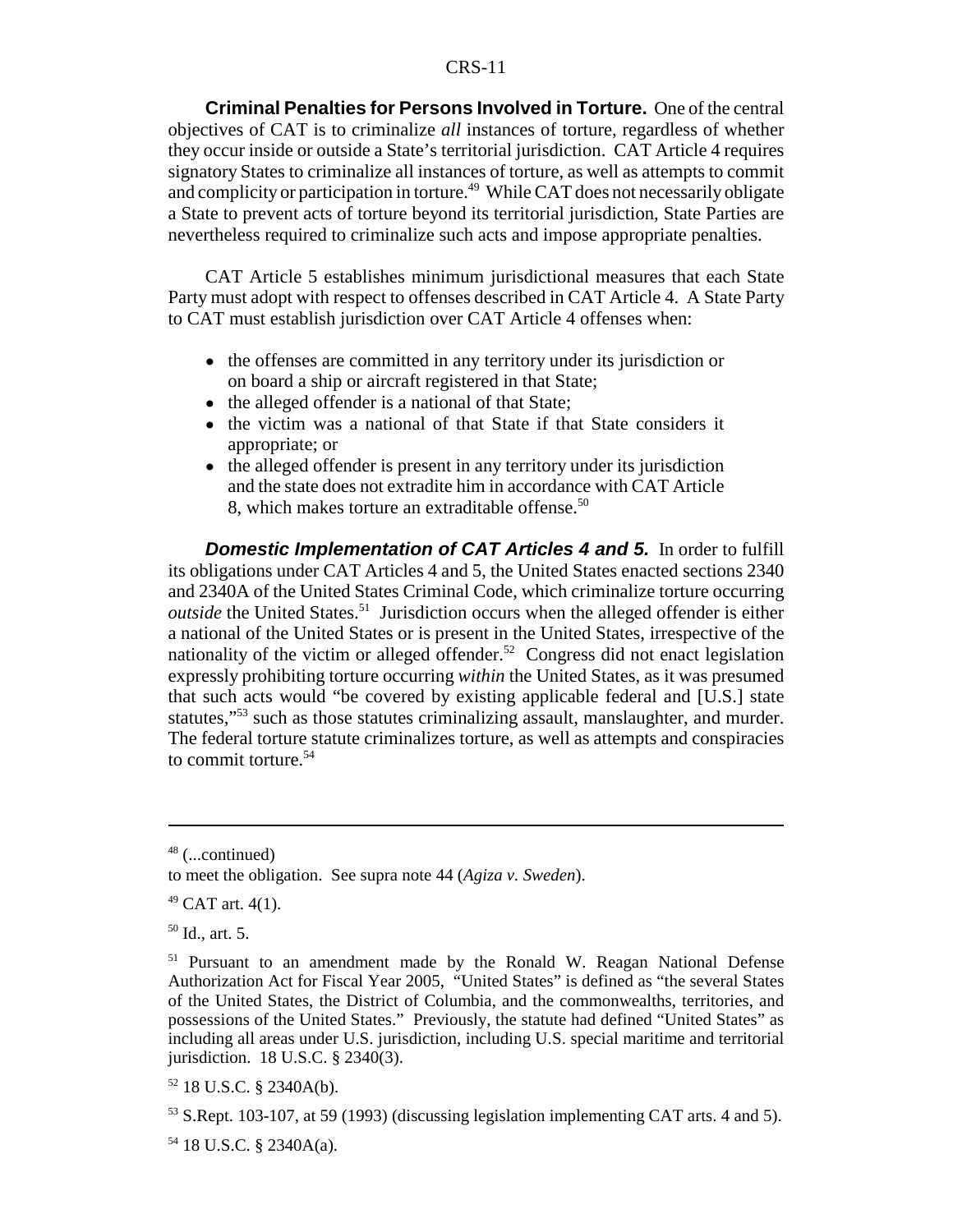The federal torture statute provides that the specific intent of the actor to commit torture is a requisite component of the criminal offense.<sup>55</sup> Specific intent is "the intent to accomplish the precise criminal act that one is later charged with."56 This degree of intent differs from general intent, which usually "takes the form of recklessness (involving actual awareness of a risk and the culpable taking of that risk) or negligence (involving blameworthy inadvertence)."57

### **Application of CAT and Implementing Legislation to the Practice of Extraordinary Renditions**

While the express intent of CAT was to help ensure that no one would be subjected to torture,<sup>58</sup> it is arguably unclear as to whether CAT would in *all* circumstances bar renditions to countries that practice torture, including possibly certain cases where the rendering State was aware that a rendered person would likely be tortured. Clearly, it would violate U.S. criminal law and CAT obligations for a U.S. official to conspire to commit torture via rendition, regardless of where such renditions would occur. However, it is not altogether clear that CAT prohibits the rendering of persons seized *outside* the United States and transferred to another country, or whether criminal sanctions would apply to a U.S. official who authorized a rendition without the intent to facilitate the torture of the rendered person (as opposed to, for instance, the harsh mistreatment of the rendered person to a degree not rising to the level of torture).

**Renditions from the United States.** CAT Article 3 clearly prohibits the rendition of persons from the territory of a signatory State to another State when there are substantial grounds for believing the person would be tortured. Even if it could be technically argued that renditions do not constitute "extraditions" within the meaning of CAT Article 3, and the rendition was to a country other than one where the person previously resided (meaning that the person was not being "returned" to a country where he would risk torture), such transfers would still violate the Convention's requirement that no State Party "expel" a person from its territory to another State where he is more likely than not to be tortured.

If the United States were to receive diplomatic assurances from a State that it would not torture a person rendered there, and such assurances were deemed sufficiently credible, the rendition would not facially appear to violate either CAT Article 3 or domestic implementing legislation. U.S. regulations permit the use of assurances in removal and extradition decisions, and CAT does not discuss their usage. As mentioned previously, however, the United States is obligated to execute

<sup>&</sup>lt;sup>55</sup> For purposes of the federal criminal statute, "torture" is defined as "an act committed by a person acting under the color of law *specifically intended* to inflict severe physical or mental pain or suffering (other than pain or suffering incidental to lawful sanctions) upon another person within his custody or physical control." 18 U.S.C. § 2340(1) (emphasis added).

<sup>&</sup>lt;sup>56</sup> BLACK'S LAW DICTIONARY 814 (7<sup>th</sup> ed. 1999).

<sup>57</sup> Id., at 813.

<sup>&</sup>lt;sup>58</sup> CAT at Preamble.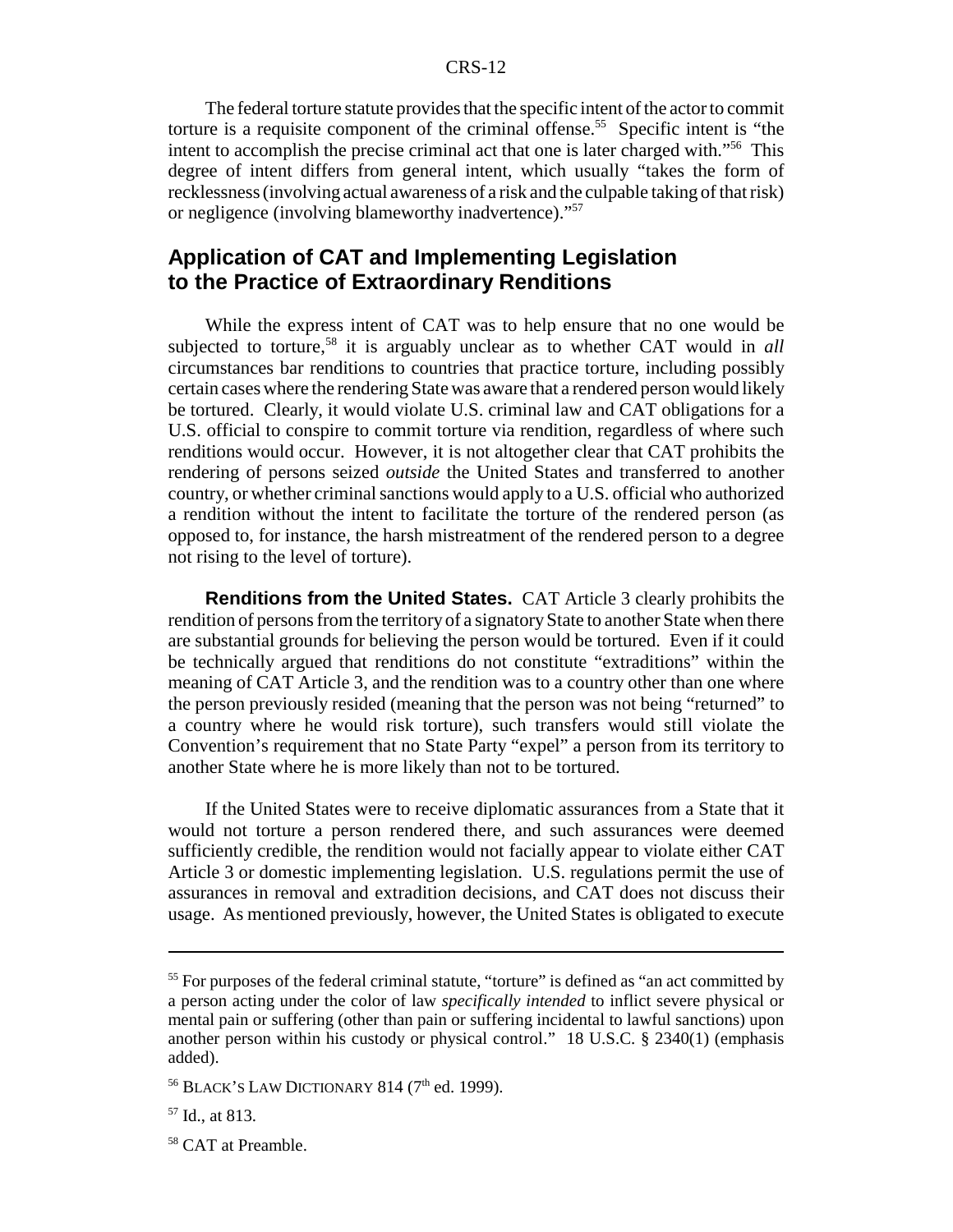its CAT obligations in good faith,<sup>59</sup> and therefore must exercise appropriate discretion in its use of diplomatic assurances. If a State consistently violated the terms of its diplomatic assurances, or the United States learned that a particular assurance would not be met, the United States would presumably need to look beyond the face of such promises before permitting the transfer of an individual to that country.

Again, neither CAT nor U.S. implementing regulations prohibit the United States from transferring persons to States where they would face harsh treatment including treatment that would be prohibited if carried out by U.S. authorities — that does not rise to the level of torture. Indeed, the United States could conceivably render a person to a state after receiving sufficient diplomatic representations that the rendered person could be accorded cruel and inhumane treatment not rising to the level of torture without violating CAT or CAT-implementing regulations.

**Renditions from Outside the United States.** As mentioned earlier, while CAT Article 2(2) provides that there are "no ... circumstances whatsoever" allowing torture, certain other CAT provisions do not use language coextensive in scope when discussing related obligations owed by Convention parties. While CAT Article 3 clearly limits renditions from the United States, it is not altogether certain as to what extent CAT applies to situations where a country seizes suspects outside of its territorial jurisdiction and directly renders them to another country.<sup>60</sup>

Some commentators have alleged that the position of recent U.S. Administrations appears to be that protections afforded under CAT and other human rights treaties do not apply extraterritorially.61 Indeed, it could be argued that, based on the explicit language of CAT, its provisions do not apply to certain actions taken by signatory parties *outside* of territories under their jurisdiction.<sup>62</sup> For example,

<sup>59</sup> See RESTATEMENT (THIRD) OF FOREIGN RELATIONS § 321 (1987) (recognizing that "every international agreement in force is binding upon the parties to it and must be performed by them in good faith").

<sup>60</sup> The *Washington Post* has alleged that U.S. intelligence and law-enforcement officials have, on occasion, seized a terrorist suspect abroad and rendered him to a foreign intelligence service known to employ torture with a list of questions that these U.S. officials want answered. Dana Priest and Barton Gellman, "U.S. Decries Abuse but Defends Interrogations," *Washington Post*, Dec. 26, 2002, p. A1.

<sup>61</sup> See Joan Fitzpatrick, *Rendition and Transfer in the War against Terrorism: Guantanamo and Beyond*, 25 LOYOLA INT'L & COMP. L. REV. 457, 480-81 (summer 2003); Theodor Meron, *Extraterritoriality of Human Rights Treaties*, 89 AM. J. INT'L LAW 78 (1995) (discussing human rights treaty application with respect to U.S. action towards Haiti in 1994).

 $62$  Some ambiguity arises as to whether to interpret CAT language concerning party requirements with regard to "territory under its jurisdiction" to include both a State's territorial jurisdiction and other areas where a State claims jurisdiction. For example, the U.S. special maritime and territorial jurisdiction (SMTJ) statute asserts U.S. jurisdiction over acts occurring at U.S. military bases abroad and registered U.S. aircraft and vessels operating over the high seas. 18 U.S.C. § 7. However, CAT appears to view a State's (continued...)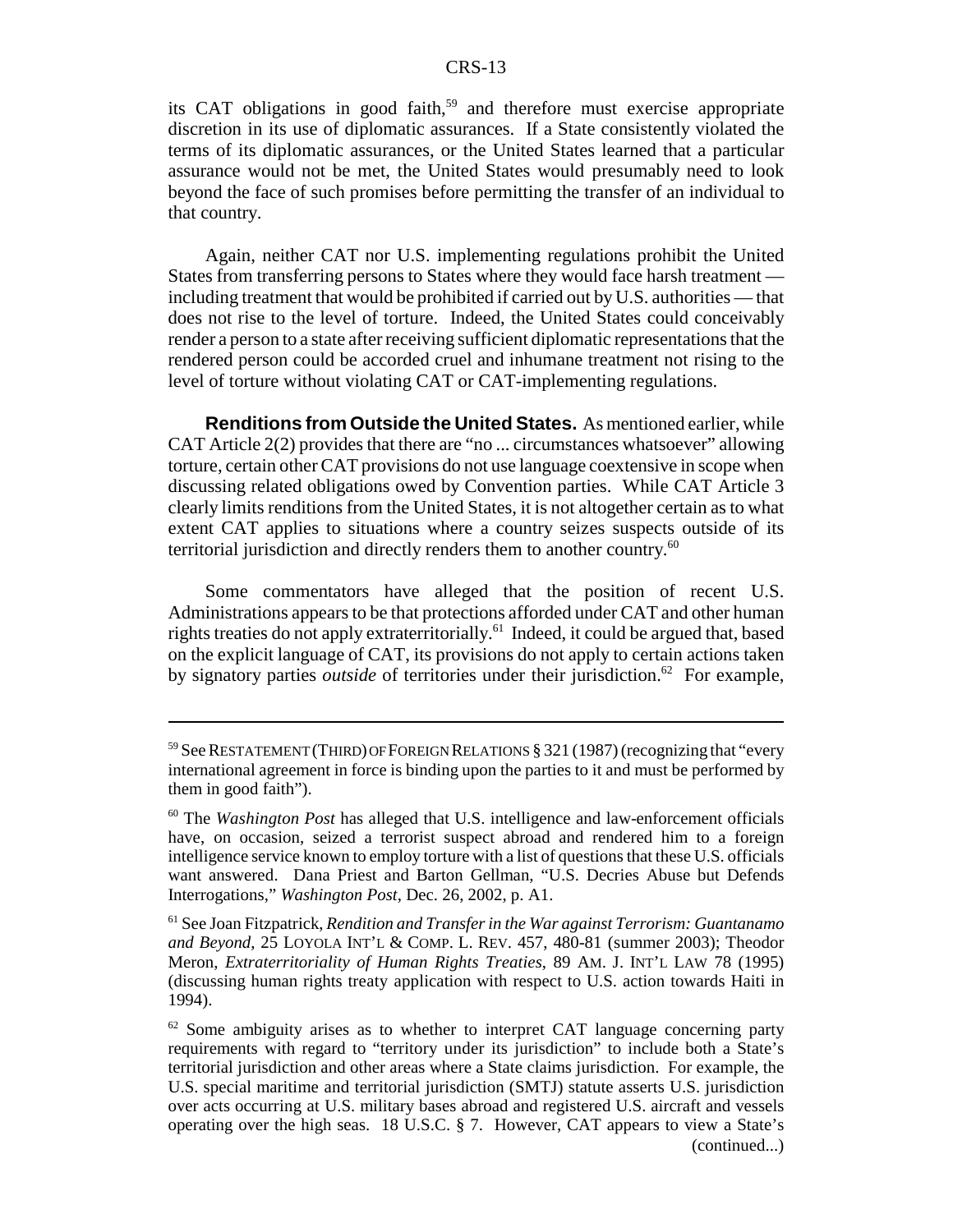while CAT Article 2 requires each signatory party to take effective measures to prevent torture, this obligation is only with respect to "acts of torture *in any territory under its jurisdiction*."63

It could be argued that the provisions of CAT Article 3 do not apply to extraordinary renditions occurring *outside* the United States, at least so long as the person is not rendered to a country where he has formally resided. Article 3 states that no party shall "expel, return ('refouler') or extradite a person" to a country where there are substantial grounds to believe that he or she will be tortured. It could be argued, however, that certain extraterritorial renditions are not covered by this provision. Seizing a person in one country and transferring him to another would arguably not constitute "expelling" the person, if a State is understood only to be able to "expel" persons from territory over which it exercises sovereign authority. So long as these persons were rendered to countries where they had not previously resided, it also could not be said that the United States "returned" these persons to countries where they faced torture (though persons rendered to countries where they had previously resided would presumably be protected under CAT Article 3). In addition, if such renditions were not executed via an extradition agreement, it could be argued they did not constitute extraditions for the purposes of Article 3. Accordingly, it could be argued that the United States would not violate the *explicit* language of Article 3 if it rendered persons to countries where they faced torture, so long as no part of these renditions occurred within the territorial jurisdiction of the United States.

Critics of this interpretation would argue that such a narrow interpretation of CAT Article 3 would contradict the over-arching goal of the Convention to prevent torture. The fact that CAT requires parties to take legal steps to eliminate torture within their respective territories and to impose criminal penalties on torture offenders, coupled with the Convention's statement that "no exceptional circumstances whatsoever" can be used to justify torture, arguably imply that a State Party may never exercise or be complicit in the use of torture, even when it occurs extraterritorially. It could be further argued that the drafters of CAT did not explicitly discuss extraterritorial renditions because they were either not contemplated or, in cases where such renditions might occur absent the consent of the hosting country, because these actions were arguably already understood to be

 $62$  (...continued)

obligations in "territory under [a signatory State's] jurisdiction" as something separate from those things outside a State's territorial jurisdiction that are nonetheless covered by its SMTJ. For example, CAT Article 5 obligates each party to establish criminal jurisdiction over acts of torture "in any territory under its jurisdiction *or* on board a ship or aircraft registered in that State" (emphasis added). Other CAT provisions, such as those restricting the transfer of aliens to countries where they would likely face torture or requiring States to undertake to prevent non-torturous acts of cruel, inhuman or degrading treatment or punishment, impose obligations only with reference to "any territory under [a signatory State's] jurisdiction," and *not* explicitly with respect to registered ships or aircraft registered to the State operating outside such territory.

 $63$  CAT art. 2(1) (emphasis added).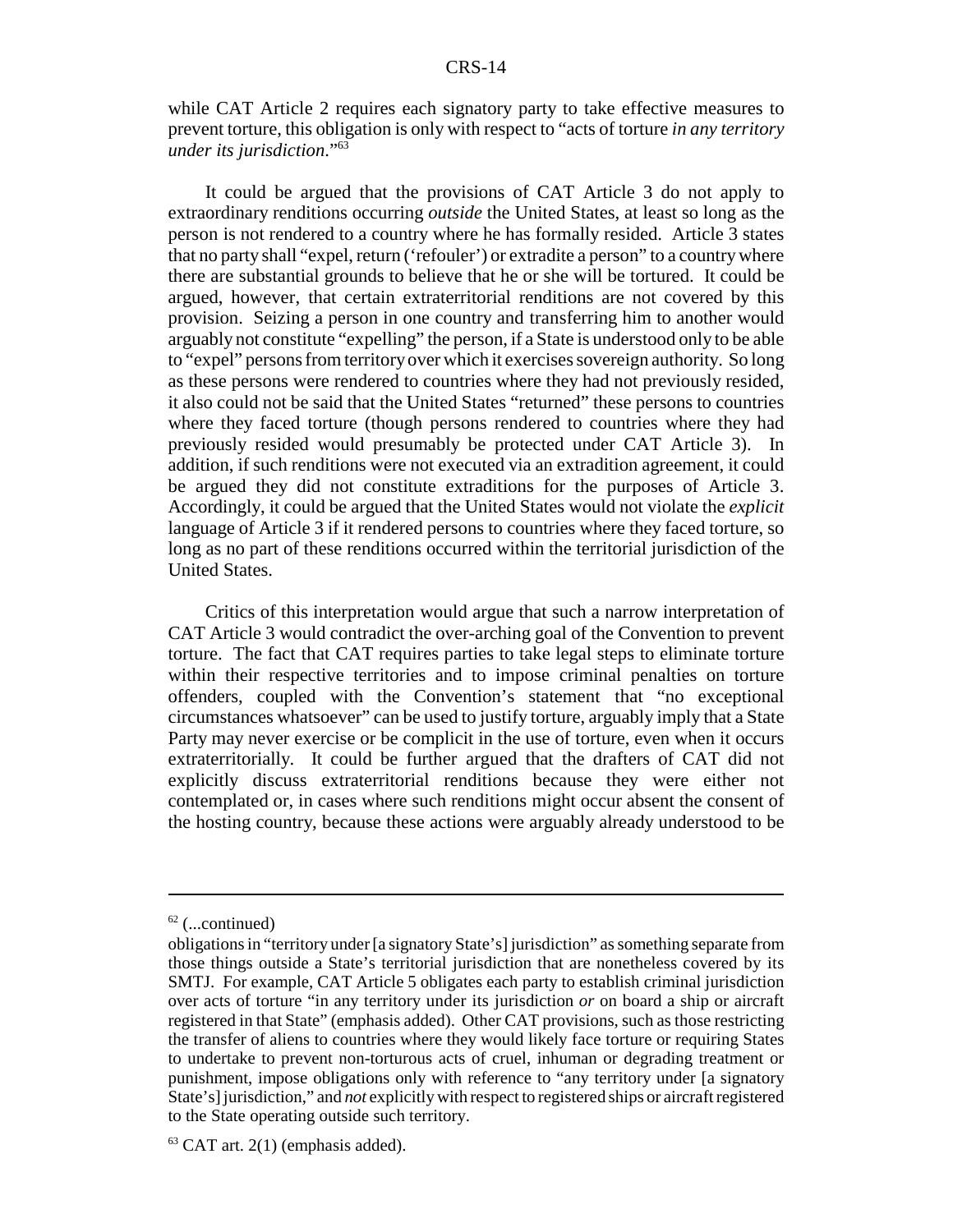impermissible under international law. $64$  Opponents of a narrow interpretation of CAT would likely argue that it is contrary to the purpose of CAT to interpret the Convention as prohibiting formal transfers of persons to States where they face torture while still allowing such transfers through irregular forms of transfer. The CAT Committee against Torture declared in a non-binding opinion that Article 3 prevents not only the return of a person to a country where he or she is in danger of being tortured, but also prohibits the person's transfer to "any other country where he runs a real risk of being expelled or returned to [his or her country of origin] or of being subjected to torture."<sup>65</sup>

Beyond the express language of CAT, it is important to note that given the express language of CAT-implementing legislation, the United States cannot "expel, extradite, or otherwise effect the involuntary return of any person to a country in which there are substantial grounds for believing the person would be in danger of being subjected to torture, *regardless of whether the person is physically present in the United States*."66 It may be argued that this express statutory language prohibits renditions from outside the United States, even if such renditions would not otherwise be in violation of CAT obligations. Though it generally could be argued that a State can only "expel" someone from a territory over which the State exercises sovereign authority, the language of the U.S. legislation implementing CAT may suggest an intent by Congress to broadly define the prohibition on "expel[ling]" persons to countries where they would likely face torture, so that this prohibition covers not only expulsions from areas over which the United States exercises sovereign authority, but also "expulsions" from all other areas (e.g., capturing persons in non-U.S. territory and rendering them to other States). At the very least, it could be argued that U.S. legislation implementing CAT Article 3 evidences an understanding that CAT universally prohibits renditions of persons to countries where they would face torture, rather than only in cases where persons are rendered from the CAT Member State's territory.

Two possible counter-arguments could be made to this position, at least in certain circumstances. The first and perhaps most compelling counter-argument is that, as mentioned previously, although the Foreign Affairs Reform and Restructuring Act of 1998 generally prohibits persons from being expelled, extradited, or involuntarily returned regardless of whether the person is physically present in the United States, Section 2243(c) of the act makes an exception requiring federal agencies to exclude from the protection of CAT-implementing regulations any aliens who, *inter alia*, are reasonably believed to pose a danger to the United States, "to the maximum extent [such exclusions are] consistent" with CAT obligations.<sup>67</sup> Accordingly, presuming for the sake of argument that CAT does *not* protect persons believed to be security dangers from being rendered from *outside* the United States, the Foreign Affairs Reform and Restructuring Act of 1998 would require such

 $64$  See supra note 6.

<sup>65</sup> Committee against Torture, Communication No 13/1993: Switzerland. 27/04/94 (Mutombo v. Switzerland), CAT/C/12/D/13/1993 (1994) at para. 10.

 $66$  P.L. 105-277 at § 2242(a) (emphasis added).

 $67$  Ivid., at § 2242(c).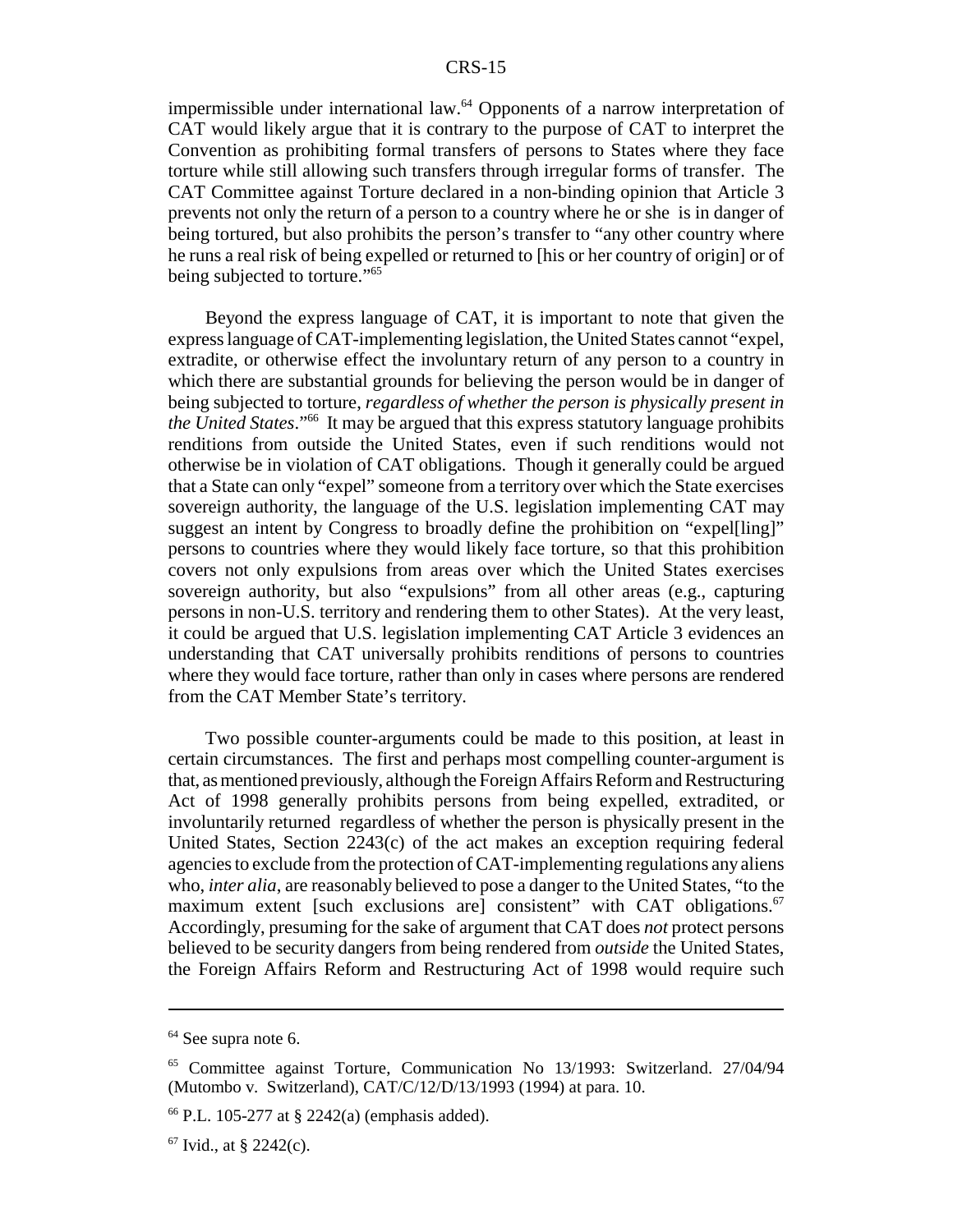persons to be excluded from the protection of any CAT-implementing regulations that would otherwise prohibit their rendition.

A second counter-argument that could be made is that the clause "regardless of whether the person is physically present in the United States" should be read only in reference to the prohibition contained in the CAT-implementing legislation upon the "involuntary return" of persons to countries where they would more likely than not be tortured, and not be read in reference to the prohibition on the extradition or expelling of persons. CAT Article 3 obligates States not to "expel, return ('refouler') or extradite a person" to a State where he would be at substantial risk of torture. The principle of *non-refoulement* is commonly understood to prohibit not simply the return of persons from the territory of the receiving State, but also bars a State from "turning back" persons at its borders and compelling their involuntary return to their country of origin.68 Unlike CAT Article 3, CAT-implementing legislation enacted by the United States does not use the term "refouler." However, its use of the phrase "involuntary return...regardless of whether the person is physically present in the United States" appears to reflect the principle of *non-refoulement* expressed in CAT. It could be argued that the use of the phrase "regardless of whether the person is physically present in the United States" in CAT-implementing legislation was only intended to be read in reference to the "involuntary return" phrase that precedes it (a reading that reflects the *non-refoulement* obligation imposed by CAT), and not meant also to be read in reference to the prohibition imposed upon the expulsion and extradition of persons to countries where they would likely face torture, as this alternative reading would arguably go beyond the *non-refoulement* obligations imposed upon the United States by the express language of CAT.

Regardless of whether or not renditions that occur outside of the United States are covered under CAT Article 3 and CAT-implementing legislation and regulations, CAT Article 4 and corresponding domestic law criminalizing all acts of torture and complicity therein would be controlling. Accordingly, U.S. officials could not conspire with officials in other States to render a person so that he would be tortured. As discussed below, however, criminal penalties may not necessarily attach to a person who renders another with the knowledge that he will likely be tortured.

**Criminal Sanctions for Participation in Torture.** CAT Article 4 and the federal torture statute do not expressly prohibit the transfer of a person to a State where he is more likely than not to face torture. Indeed, the federal torture statute only imposes criminal penalties for acts or attempts to commit torture and, most relevantly to the subject of renditions, conspiracies to commit torture. Clearly, if a U.S. official rendered a person to another country with instructions for the country

<sup>68</sup> For additional background on the concept of *non-refoulement* and its development in international human rights law, see Elihu Lauterpacht and Daniel Bethlehem, *The Scope and Content of the Principle of Non-refoulement*, in REFUGEE PROTECTION IN INTERNATIONAL LAW:UNHCR'S GLOBAL CONSULTATIONS ON INTERNATIONAL PROTECTION 78-177 ( Erika Feller, Volker Türk and Frances Nicholson eds., 2003).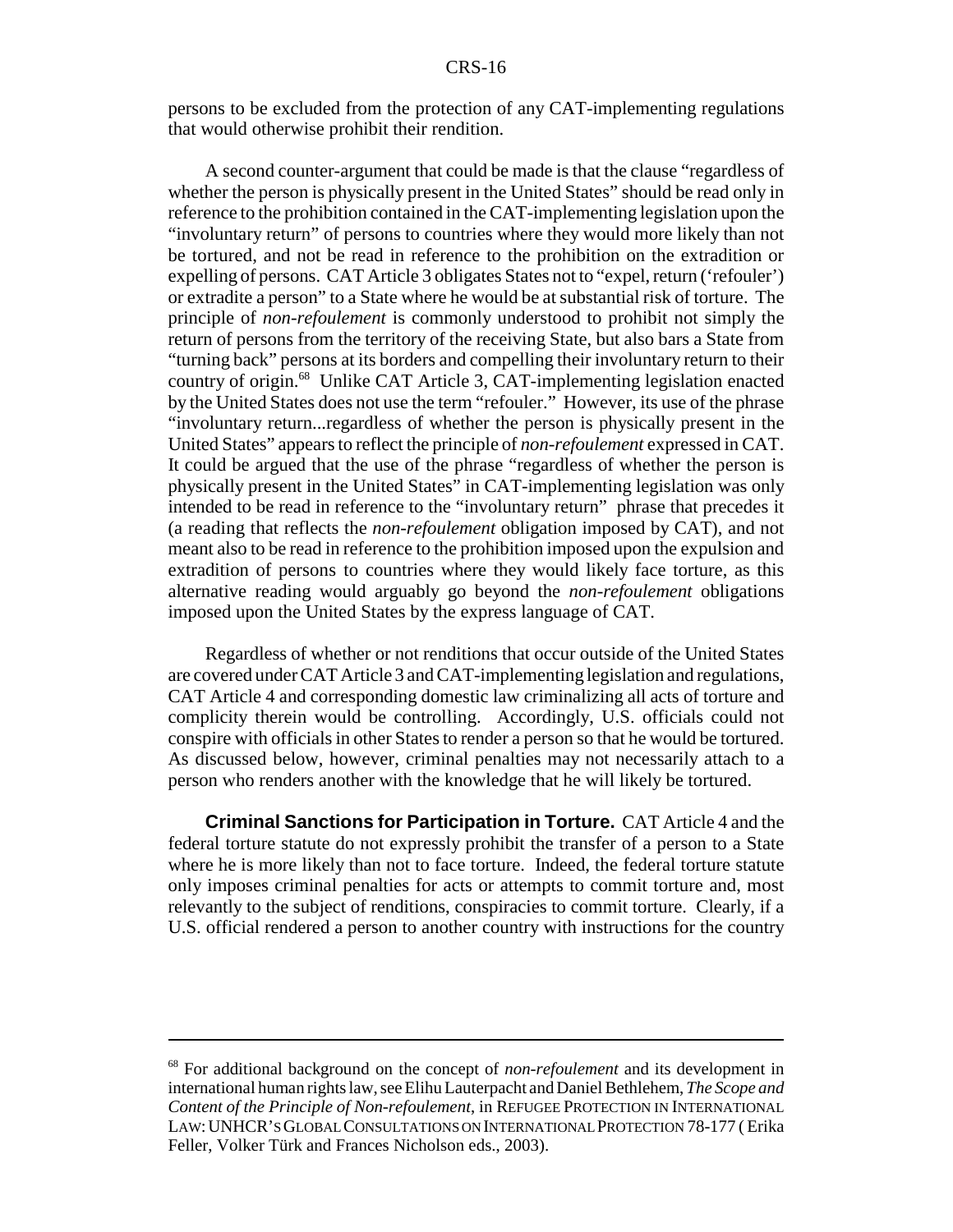to torture the rendered individual, that official could be criminally liable under the torture statute.<sup>69</sup>

However, it appears unlikely that a U.S. official would be found criminally liable for conspiracy to commit torture if he authorized a rendition after receiving assurances that the rendered person would not be tortured. It is generally understood that a conspiracy to commit a crime requires an agreement between parties for a common purpose.70 Presuming that the United States received assurances before rendering a person to another country, it would be difficult to argue that the official "agreed" to facilitate the rendered person's subsequent torture.

## **Other Statutes and Treaties Relevant to the Issue of Renditions**

Although CAT and its implementing legislation provide the primary legal constraints upon the rendition of persons to countries believed to engage in torture, some other treaties and statutes are also potentially relevant. The following paragraphs briefly discuss a few of them.

**1949 Geneva Conventions.** In certain situations, the 1949 Geneva Conventions may impose limitations on the use of renditions. Each of the four Conventions accords protections to specified categories of persons in armed conflict or in post-conflict, occupied territory.<sup>71</sup> The torture, inhumane, or degrading treatment of persons belonging to specified categories — including civilians and

 $69$  Such an official might also be charged under the federal statute governing accomplice liability, which makes it a criminal offense to willfully cause an act to be done which, if directly performed by him or another, would be a criminal offense. 18 U.S.C. § 2.

<sup>&</sup>lt;sup>70</sup> See, e.g., Iannelli v. United States, 420 U.S. 770, 777 (1975) ("[c]onspiracy is an inchoate offense, the essence of which is an agreement to commit an unlawful act"); United States v. Evans, 970 F.2d 663, 668 ( $10<sup>th</sup>$  Cir. 1992) ("[to] prove conspiracy, the government must show '[1] that two or more persons agreed to violate the law, [2] that the defendant knew at least the essential objectives of the conspiracy, ... [3] that the defendant knowingly and voluntarily became a part of it,' and [4] that the alleged coconspirators were interdependent") (quoting United States v. Fox, 902 F.2d 1508, 1514  $(10<sup>th</sup> Cir. 1990)$ ); United States v. Pearce, 912 F.2d 159, 161 ( $6<sup>th</sup>$  Cir. 1990) ("the essential element of conspiracy is that 'the members of the conspiracy in some way or manner, or through some contrivance, came to a mutual understanding to try to accomplish a common and unlawful plan'") (internal citation omitted).

<sup>&</sup>lt;sup>71</sup> Geneva Convention for the Amelioration of the Condition of the Wounded and Sick in Armed Forces in the Field, 6 U.S.T. 3114; Geneva Convention for the Amelioration of the Condition of Wounded, Sick and Shipwrecked Members of Armed Forces at Sea, 6 U.S.T. 3217; Geneva Convention Relative to the Treatment of Prisoners of War, 6 U.S.T. 3316 [hereinafter "Third Geneva Convention"]; Geneva Convention Relative to the Protection of Civilian Persons in Time of War, 6 U.S.T. 3516 [hereinafter "Fourth Geneva Convention"] (entered into force Oct. 21, 1950). The United States, Iraq, and Afghanistan are all parties to the Conventions.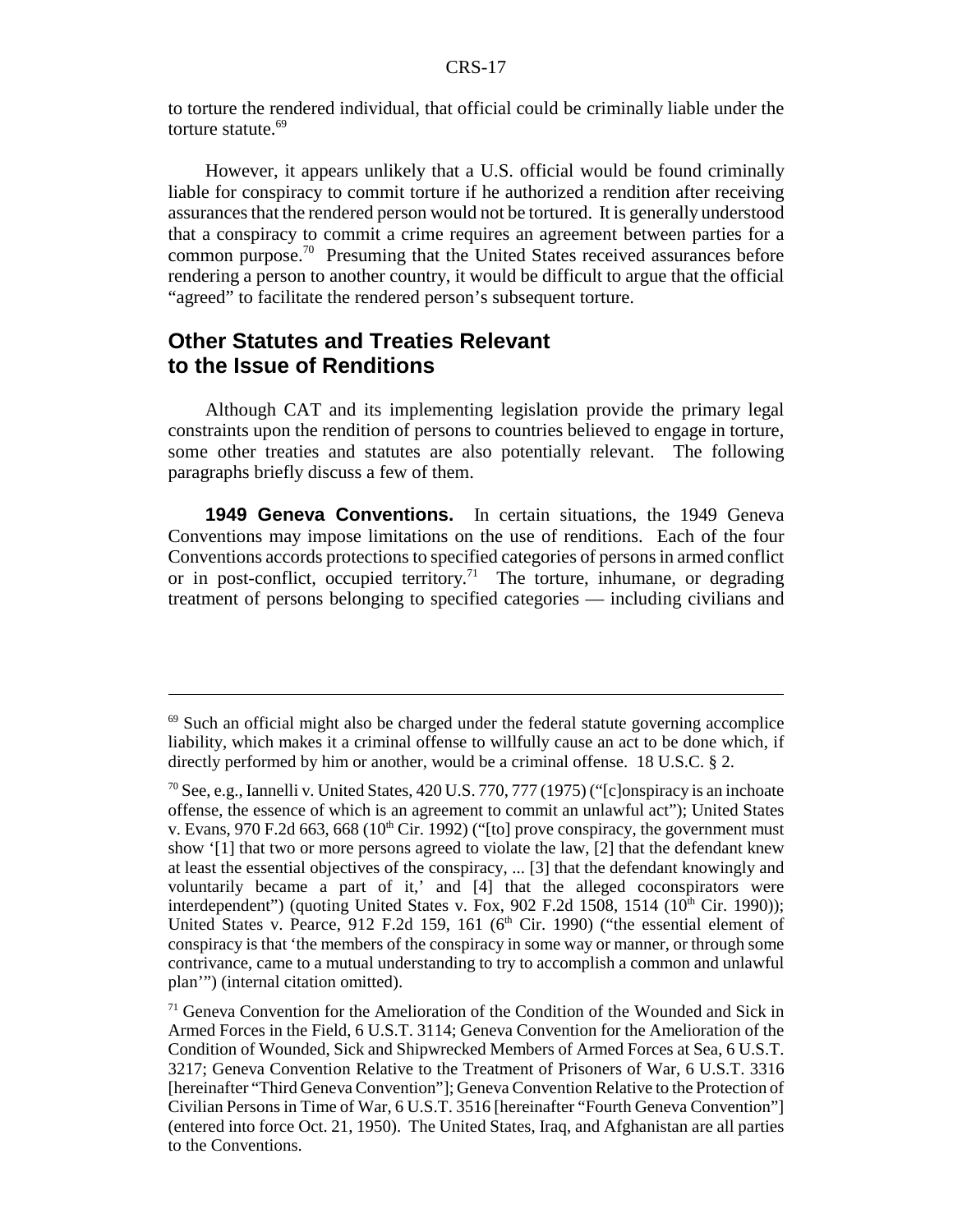protected prisoners of war (POWs) — is expressly prohibited by the Conventions.<sup>72</sup> In addition, "[n]o physical or moral coercion shall be exercised against protected [civilians], in particular to obtain information from them or from third parties."73

The Geneva Conventions impose limitations on the transfer of protected persons. Civilians may not be *forcibly* (as opposed to voluntarily) transferred to another State.<sup>74</sup> A violation of this obligation represents a "grave breach" of the relevant Geneva Convention and therefore constitutes a war crime.<sup>75</sup> However, it is not a violation of the Geneva Conventions to extradite such persons, in compliance with extradition treaties concluded before the outbreak of hostilities, who are charged with ordinary criminal law offenses.<sup>76</sup>

Neither civilians nor protected POWs may be transferred to penitentiaries for disciplinary punishment.<sup>77</sup> In addition, persons protected by the Conventions may only be transferred to other Convention parties, and then only after the transferring Power "has satisfied itself of the willingness and ability of such transferee Power to apply the Convention."78 If the transferee Power fails to abide by the Convention in any important respect (e.g., torturing a transferred person), upon notification the transferring Power is required to either request their return or "take effective measures to correct the situation."79 Accordingly, in order to comply with its Convention obligations, the United States could only render a protected person if (1) the State to which the person was being rendered was a member of the Convention; (2) the United States had received assurances that the person would not be tortured if rendered there; and (3) the United States requested the return of a rendered person or took other effective measures if the rendered individual was subsequently tortured.

In the case of armed conflicts that are not of an international character and occur in the territory of a High Contracting Party, each party is obligated under Article 3 of each of the 1949 Geneva Conventions (Common Article 3) to accord *de minimus* protections to "[p]ersons taking no active part in the hostilities, including members of armed forces who have laid down their arms and those placed *hors de combat* by sickness, wounds, detention, or any other cause." Parties are required to treat such persons "humanely," and are prohibited from subjecting such persons to "violence to life and person...mutilation, cruel treatment and torture ... [and] [o]utrages upon personal dignity, in particular humiliating and degrading treatment."

77 Third Geneva Convention, art. 97; Fourth Geneva Convention art., 124. The Conventions do not expressly prohibit the transfer of such persons for non-disciplinary reasons.

<sup>72</sup> See, e.g., Third Geneva Convention, arts. 3, 17, 87, 130; Fourth Geneva Convention, arts. 3, 32, 147.

<sup>&</sup>lt;sup>73</sup> Fourth Geneva Convention, art. 31

<sup>74</sup> Id., art. 49.

 $75$  Id., art. 147.

 $76$  Id., art. 45.

<sup>78</sup> Third Geneva Convention, art. 12; Fourth Geneva Convention, art. 45.

 $79$  Third Geneva Convention, art. 12; Fourth Geneva Convention, art. 45.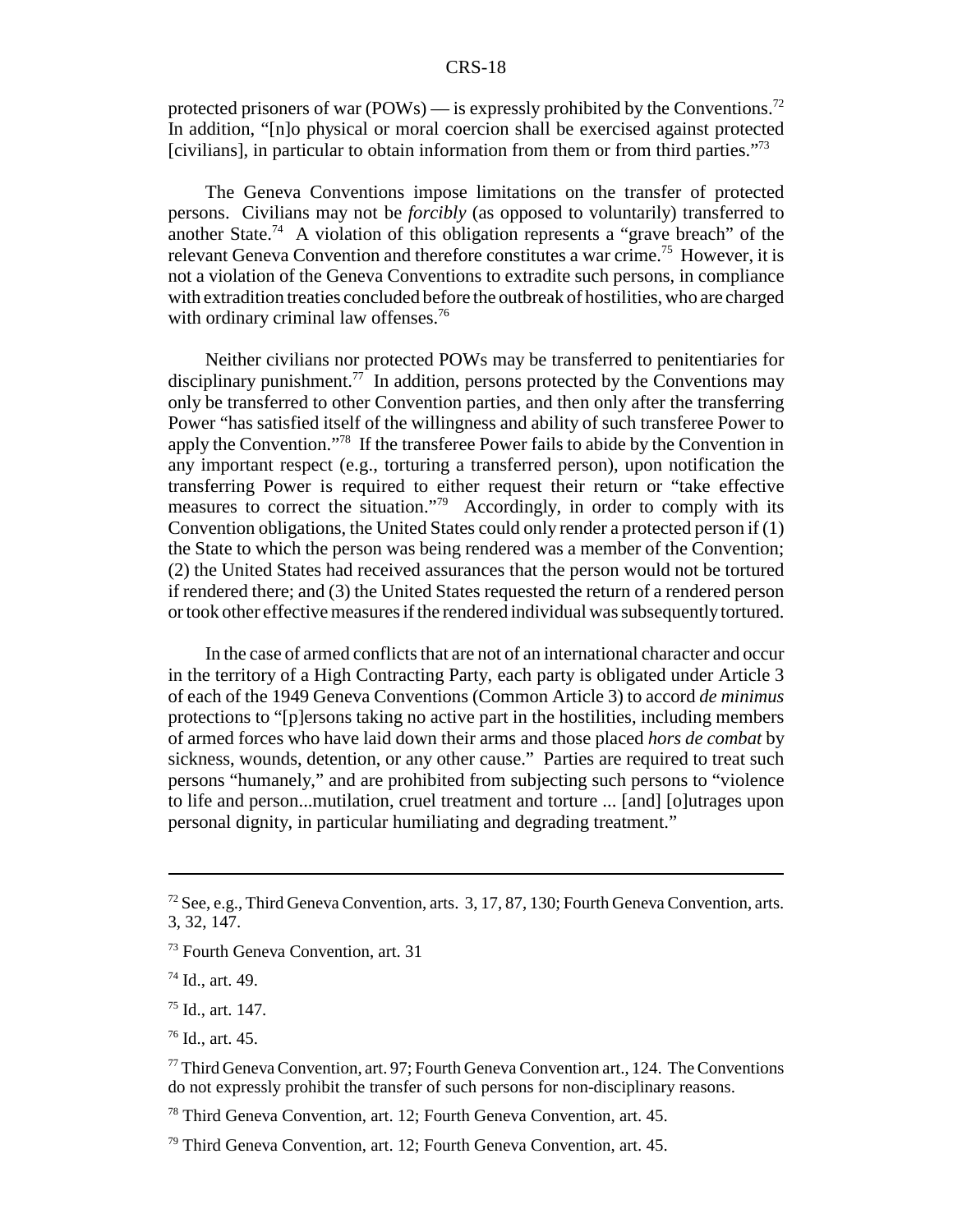As mentioned previously, the Geneva Conventions apply in limited circumstances. Besides only applying in armed conflict or in post-conflict occupied territory, the Conventions also only expressly protect designated categories of persons (though such persons may nevertheless be owed certain protections under customary laws of war). Though its determinations have been subject to criticism, $80$ the Bush Administration has posited that while the Conventions apply in Iraq and Afghanistan, Al Qaeda members (outside of Iraq, at least) are not covered under the Conventions, as they are neither a State nor a party to the treaties.<sup>81</sup> Reportedly, the Administration has also concluded that the Geneva Convention prohibition on the "forcible transfer" of civilians does not apply to "illegal aliens" who have entered Iraq following the U.S.-led invasion, or bar the temporary removal of persons from Iraq for the purposes of interrogation.<sup>82</sup>

**War Crimes Act.** The War Crimes Act imposes criminal penalties upon U.S. nationals or Armed Forces members who commit severe war crimes.<sup>83</sup> Persons who commit applicable war crimes are potentially subject to life imprisonment or, if death results from such acts, the death penalty. War crimes include violations of Common Article 3 of the Geneva Conventions, as well as "grave breaches" of the Conventions,<sup>84</sup> such as torture of protected POWs or civilians and the "unlawful" deportation or transfer or unlawful confinement" of protected civilians.<sup>85</sup>

As discussed previously, the Bush Administration has taken the position that Geneva Convention protections do not necessarily extend to persons who would perhaps most likely be subject to renditions (i.e., Al Qaeda members, "illegal aliens" in Iraq).

**International Covenant on Civil and Political Rights.** Article 7 of the International Covenant on Civil and Political Rights (ICCPR),<sup>86</sup> ratified by the United States in 1992, prohibits the State Parties from subjecting persons "to torture or to

83 18 U.S.C. § 2441.

<sup>&</sup>lt;sup>80</sup> Some critics argue that all persons are covered by the Geneva Conventions, even if only under Common Article 3. For additional background regarding the protections accorded to wartime detainees and conflicting views as to the legal rights accorded to them under the Geneva Conventions, see CRS Report RL32395, *U.S. Treatment of Prisoners in Iraq: Selected Legal Issues*; and CRS Report RL31367, *Treatment of "Battlefield Detainees" in the War on Terrorism*, both by Jennifer K. Elsea.

<sup>&</sup>lt;sup>81</sup> See Fact Sheet, White House Press Office, Feb. 7, 2002, available at [http://www.whitehouse.gov/news/releases/2002/02/20020207-13.html]. It is not clear whether Al Qaeda members in Iraq are deemed excluded from Geneva Convention coverage.

<sup>82</sup> See Dana Priest, "Memo Lets CIA Take Detainees Out of Iraq," *Washington Post*, Oct. 24, 2004, p. A1.

 $84$  18 U.S.C. §§ 2441(c)(1),(3).

<sup>85</sup> Fourth Geneva Convention, art. 147.

<sup>&</sup>lt;sup>86</sup> International Covenant on Civil and Political Rights, G.A. Res. 2200A, U.N. GAOR, 3<sup>rd</sup> Comm., 21<sup>st</sup> Sess., 1496<sup>th</sup> plen, mtg. at 49, U.N. Doc. A/RES/ 2200A (XXI) (1966).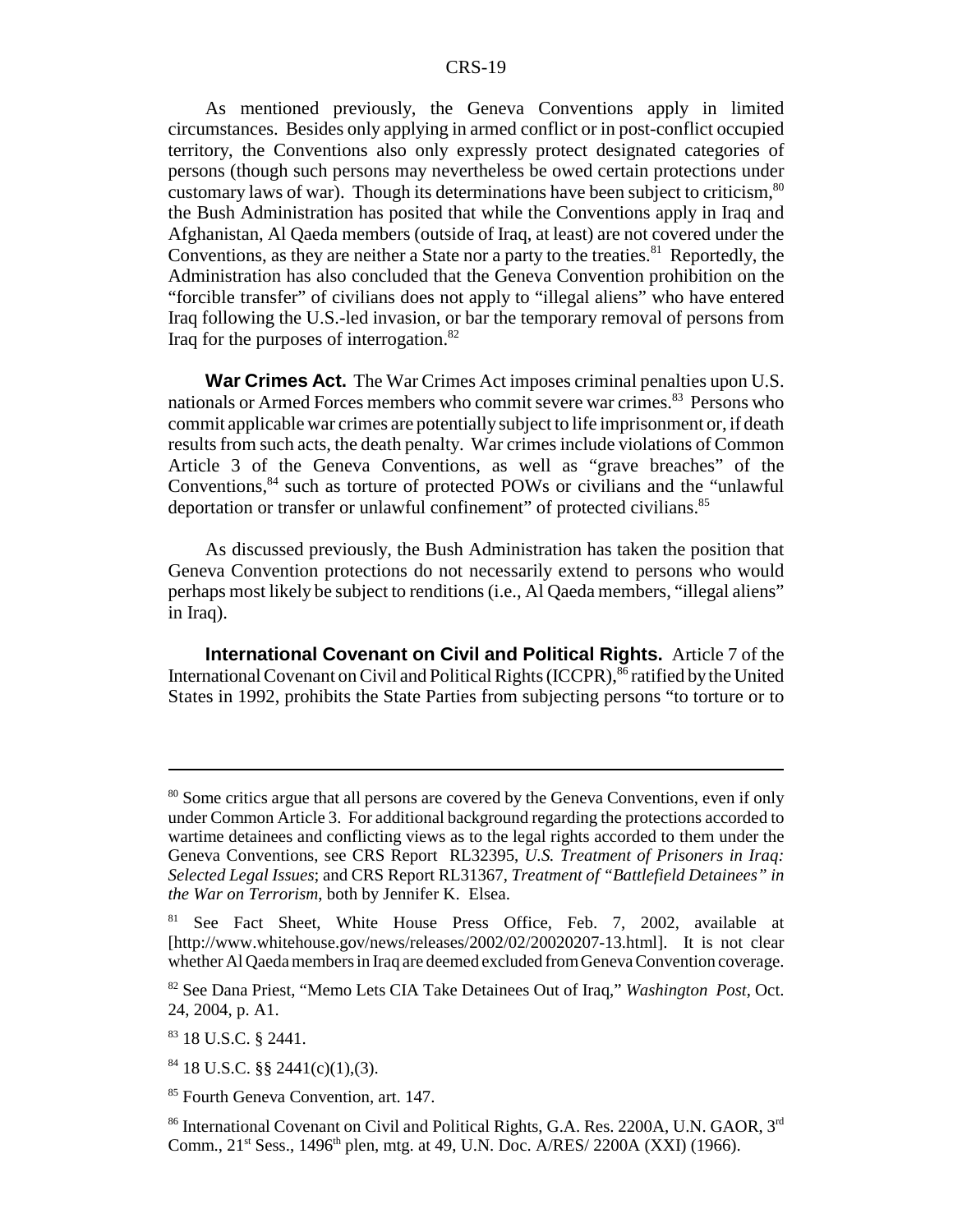cruel, inhuman, or degrading treatment or punishment."87 The Human Rights Committee, the monitoring body of the ICCPR, has interpreted this prohibition to prevent State Parties from exposing "individuals to the danger of torture or cruel, inhuman or degrading treatment or punishment upon return to another country by way of their extradition, expulsion or *refoulement*."<sup>88</sup> Although the Committee is charged with monitoring the compliance of parties with the ICCPR and providing recommendations for improving treaty abidance, its opinions are not binding law.

U.S. ratification of the ICCPR was contingent upon the inclusion of a reservation that the treaty's substantive obligations were not self-executing (i.e., to take effect domestically, they require implementing legislation in order for courts to enforce them, though U.S. obligations under the treaty remain binding under international law).<sup>89</sup> The United States also declared that it considered Article 7 binding "to the extent that 'cruel, inhuman or degrading treatment or punishment' [prohibited by ICCPR Article 7] means the cruel and unusual treatment or punishment prohibited by the Fifth, Eighth, and/or Fourteenth Amendments to the Constitution of the United States."90

The United States has not enacted laws or regulations to comply with the Human Rights Committee's position that ICCPR Article 7 prohibits the transfer of persons to countries where they would likely face torture or cruel, inhuman, or degrading treatment. CAT-implementing regulations prohibit the transfer of persons to countries where they would more likely than not face *torture*, but not cruel, inhuman, or degrading treatment that does not rise to the level of torture.

**Universal Declaration of Human Rights.** The U.N. Charter provides that it is the duty of the United Nations to promote "universal respect for, and observance of, human rights and fundamental freedoms,"91 and Member States have an obligation to work jointly and separately to promote such rights and freedoms.<sup>92</sup> In 1948, the U.N. General Assembly adopted the Universal Declaration of Human Rights,93 to explicate the "human rights and fundamental freedoms" that Member States were obliged to protect. The Universal Declaration prohibits, *inter alia*, the

<sup>87</sup> Id., art. 7.

<sup>88</sup> Human Rights Committee, General Comment 20, Article 7, UN Doc. A/47/40 (1992) reprinted in Compilation of General Comments and General Recommendations Adopted by Human Rights Treaty Bodies, U.N. Doc. HRI\GEN\1\Rev.1 at 30 (1994).

<sup>&</sup>lt;sup>89</sup> See United Nations Treaty Collection, Declarations and Reservations to the International Covenant on Civil and Political Rights, *at* [http://www.unhchr.ch/html/menu3/b/ treaty5\_asp.htm] (last updated Feb. 5, 2002).

<sup>90</sup> Id.

<sup>91</sup> U.N. CHARTER art. 55.

 $92$  Id., art. 56.

<sup>&</sup>lt;sup>93</sup> Universal Declaration of Human Rights, G.A. Res. 217A (III), U.N. Doc. A/810 (1948).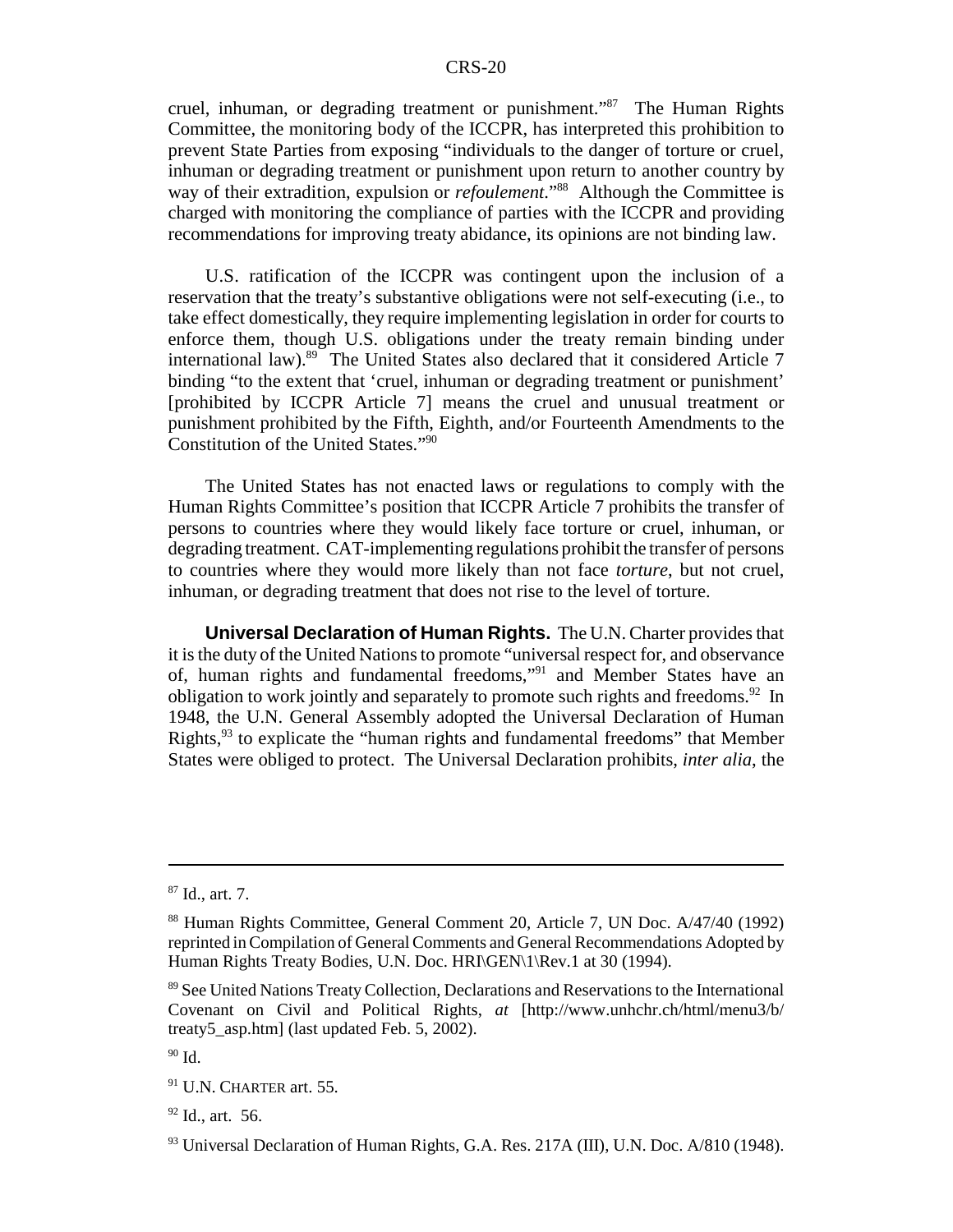arbitrary arrest, detention, or exile of persons,  $94$  as well as torture and cruel, inhuman, or degrading treatment.<sup>95</sup>

The Universal Declaration is not a treaty and accordingly is not technically binding on the United States,<sup>96</sup> though a number of its provisions are understood to reflect customary international law.<sup>97</sup> The Universal Declaration does not include an enforcement provision.

# **Legislative Developments Concerning Renditions**

A number of proposals have been introduced in the  $109<sup>th</sup> Congress$  to that would either directly or indirectly provide additional oversight over the rendering of persons to other countries. The Emergency Supplemental Appropriations Act for Defense, the Global War on Terror, and Tsunami Relief, 2005 (P.L. 109-13) provides that no funds appropriated under the act shall be obligated or expended to "subject any person in the custody or under the physical control of the United States to torture or cruel, inhuman, or degrading treatment or punishment that is prohibited by the Constitution, laws, or treaties of the United States."98 Other appropriations bills currently being considered that may implicate the practice of renditions. The version of H.R. 2862, the Science, State, Justice, Commerce, and Related Agencies Appropriations Act, 2006, which was introduced by Representative Frank Wolf on June 10, 2005, and passed the House by a vote of 418-7 on June 16, 2005, prohibits the funds it makes available from being used in contravention of CAT-implementing statutes and regulations.<sup>99</sup> However, the version of H.R. 2862 which passed the Senate on September 15, 2005, by a vote of 91-4 does not include this language.<sup>100</sup> A conference is being held to resolve differences between the two versions of the bill. H.R. 2863, the Department of Defense Appropriations Act, 2006, which was introduced by Representative C.W. Bill Young on June 10, 2005, and passed the House on a vote of 398-19 on June 20, 2005, also prohibits the funds it would make available from being used in violation of CAT-implementing statutes and regulations.101

 $94$  Id., art 9.

 $95$  Id., art. 5.

<sup>&</sup>lt;sup>96</sup> See Sosa v. Alvarez-Machain, 124 S.Ct. 2739, 2767 (2004) (declining to apply protections espoused by the Universal Declaration of Human Rights because it "does not of its own force impose obligations as a matter of international law").

<sup>97</sup> See Filartiga v. Pena-Irala, 630 F.2d 876, 882 (2d Cir. 1980). But see *Sosa*, 124 S.Ct. at 2761-62 (finding that certain provisions of the Universal Declaration did not in themselves constitute an international norm that would fulfill the criteria that existed in the  $18<sup>th</sup>$  century for a norm to be customary international law).

<sup>98</sup> P.L. 109-13, § 1031 (2005).

<sup>99</sup> H.R. 2862, § 807 (2005) (House-passed version).

 $100$  H.R. 2862 (2005) (Senate-passed version).

 $101$  H.R. 2863, § 9013 (2005) (House-passed version).